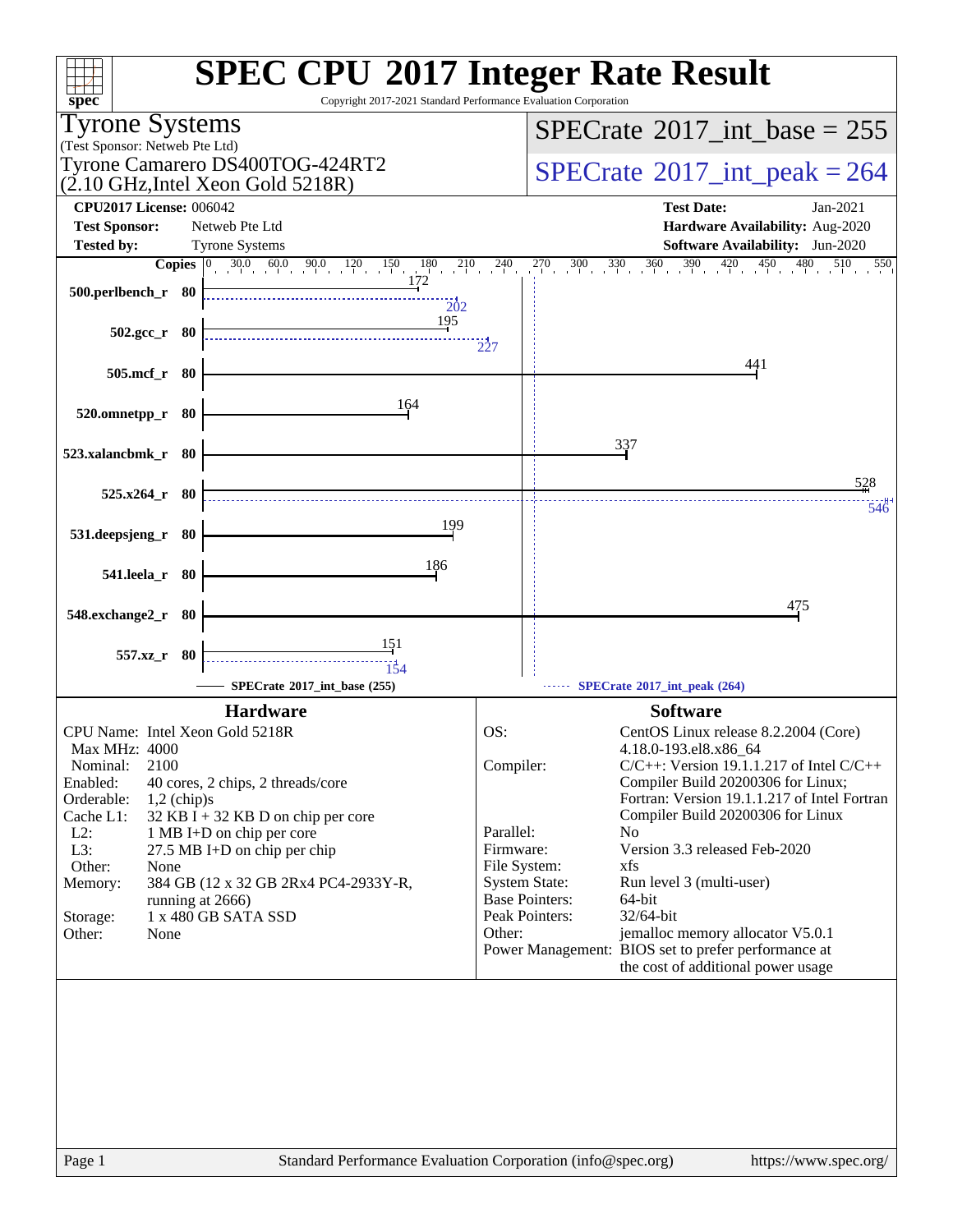

Copyright 2017-2021 Standard Performance Evaluation Corporation

### Tyrone Systems

(Test Sponsor: Netweb Pte Ltd)

(2.10 GHz,Intel Xeon Gold 5218R)

## $SPECrate$ <sup>®</sup>[2017\\_int\\_base =](http://www.spec.org/auto/cpu2017/Docs/result-fields.html#SPECrate2017intbase) 255

### Tyrone Camarero DS400TOG-424RT2  $\vert$  [SPECrate](http://www.spec.org/auto/cpu2017/Docs/result-fields.html#SPECrate2017intpeak) [2017\\_int\\_peak = 2](http://www.spec.org/auto/cpu2017/Docs/result-fields.html#SPECrate2017intpeak)64

**[CPU2017 License:](http://www.spec.org/auto/cpu2017/Docs/result-fields.html#CPU2017License)** 006042 **[Test Date:](http://www.spec.org/auto/cpu2017/Docs/result-fields.html#TestDate)** Jan-2021 **[Test Sponsor:](http://www.spec.org/auto/cpu2017/Docs/result-fields.html#TestSponsor)** Netweb Pte Ltd **[Hardware Availability:](http://www.spec.org/auto/cpu2017/Docs/result-fields.html#HardwareAvailability)** Aug-2020 **[Tested by:](http://www.spec.org/auto/cpu2017/Docs/result-fields.html#Testedby)** Tyrone Systems **[Software Availability:](http://www.spec.org/auto/cpu2017/Docs/result-fields.html#SoftwareAvailability)** Jun-2020

### **[Results Table](http://www.spec.org/auto/cpu2017/Docs/result-fields.html#ResultsTable)**

|                                   |               |                |       | <b>Base</b>    |       |                |       |               |                |              | <b>Peak</b>    |              |                |              |
|-----------------------------------|---------------|----------------|-------|----------------|-------|----------------|-------|---------------|----------------|--------------|----------------|--------------|----------------|--------------|
| <b>Benchmark</b>                  | <b>Copies</b> | <b>Seconds</b> | Ratio | <b>Seconds</b> | Ratio | <b>Seconds</b> | Ratio | <b>Copies</b> | <b>Seconds</b> | <b>Ratio</b> | <b>Seconds</b> | <b>Ratio</b> | <b>Seconds</b> | <b>Ratio</b> |
| 500.perlbench_r                   | 80            | 741            | 172   | 740            | 172   | 744            | 171   | 80            | 628            | 203          | 630            | 202          | 630            | 202          |
| $502.\text{gcc\_r}$               | 80            | 580            | 195   | 581            | 195   | 583            | 194   | 80            | 500            | 227          | 498            | 227          | 499            | 227          |
| $505$ .mcf r                      | 80            | 293            | 441   | 293            | 441   | 293            | 441   | 80            | 293            | 441          | 293            | 441          | 293            | 441          |
| 520.omnetpp_r                     | 80            | 642            | 164   | 643            | 163   | 641            | 164   | 80            | 642            | <b>164</b>   | 643            | 163          | 641            | 164          |
| 523.xalancbmk_r                   | 80            | 251            | 337   | 250            | 338   | 250            | 337   | 80            | 251            | 337          | 250            | 338          | 250            | 337          |
| 525.x264 r                        | 80            | 265            | 528   | 266            | 526   | 264            | 530   | 80            | 257            | 544          | 256            | 546          | 255            | 550          |
| 531.deepsjeng_r                   | 80            | 461            | 199   | 461            | 199   | 460            | 199   | 80            | 461            | 199          | 461            | 199          | 460            | 199          |
| 541.leela r                       | 80            | 712            | 186   | 712            | 186   | 714            | 186   | 80            | 712            | 186          | 712            | 186          | 714            | 186          |
| 548.exchange2_r                   | 80            | 442            | 475   | 442            | 474   | 441            | 475   | 80            | 442            | 475          | 442            | 474          | 441            | 475          |
| 557.xz r                          | 80            | 574            | 151   | 571            | 151   | 574            | 151   | 80            | 561            | 154          | 561            | 154          | 561            | <u>154</u>   |
| $SPECrate^{\circ}2017$ int base = |               |                | 255   |                |       |                |       |               |                |              |                |              |                |              |
|                                   |               |                | - - - |                |       |                |       |               |                |              |                |              |                |              |

**[SPECrate](http://www.spec.org/auto/cpu2017/Docs/result-fields.html#SPECrate2017intpeak)[2017\\_int\\_peak =](http://www.spec.org/auto/cpu2017/Docs/result-fields.html#SPECrate2017intpeak) 264**

Results appear in the [order in which they were run](http://www.spec.org/auto/cpu2017/Docs/result-fields.html#RunOrder). Bold underlined text [indicates a median measurement](http://www.spec.org/auto/cpu2017/Docs/result-fields.html#Median).

### **[Compiler Notes](http://www.spec.org/auto/cpu2017/Docs/result-fields.html#CompilerNotes)**

The inconsistent Compiler version information under Compiler Version section is due to a discrepancy in Intel Compiler. The correct version of C/C++ compiler is: Version 19.1.1.217 Build 20200306 Compiler for Linux The correct version of Fortran compiler is: Version 19.1.1.217 Build 20200306 Compiler for Linux

### **[Submit Notes](http://www.spec.org/auto/cpu2017/Docs/result-fields.html#SubmitNotes)**

 The numactl mechanism was used to bind copies to processors. The config file option 'submit' was used to generate numactl commands to bind each copy to a specific processor. For details, please see the config file.

### **[Operating System Notes](http://www.spec.org/auto/cpu2017/Docs/result-fields.html#OperatingSystemNotes)**

Stack size set to unlimited using "ulimit -s unlimited"

### **[Environment Variables Notes](http://www.spec.org/auto/cpu2017/Docs/result-fields.html#EnvironmentVariablesNotes)**

```
Environment variables set by runcpu before the start of the run:
LD_LIBRARY_PATH =
      "/home/cpu2017/lib/intel64:/home/cpu2017/lib/ia32:/home/cpu2017/je5.0.1-
      32"
MALLOC_CONF = "retain:true"
```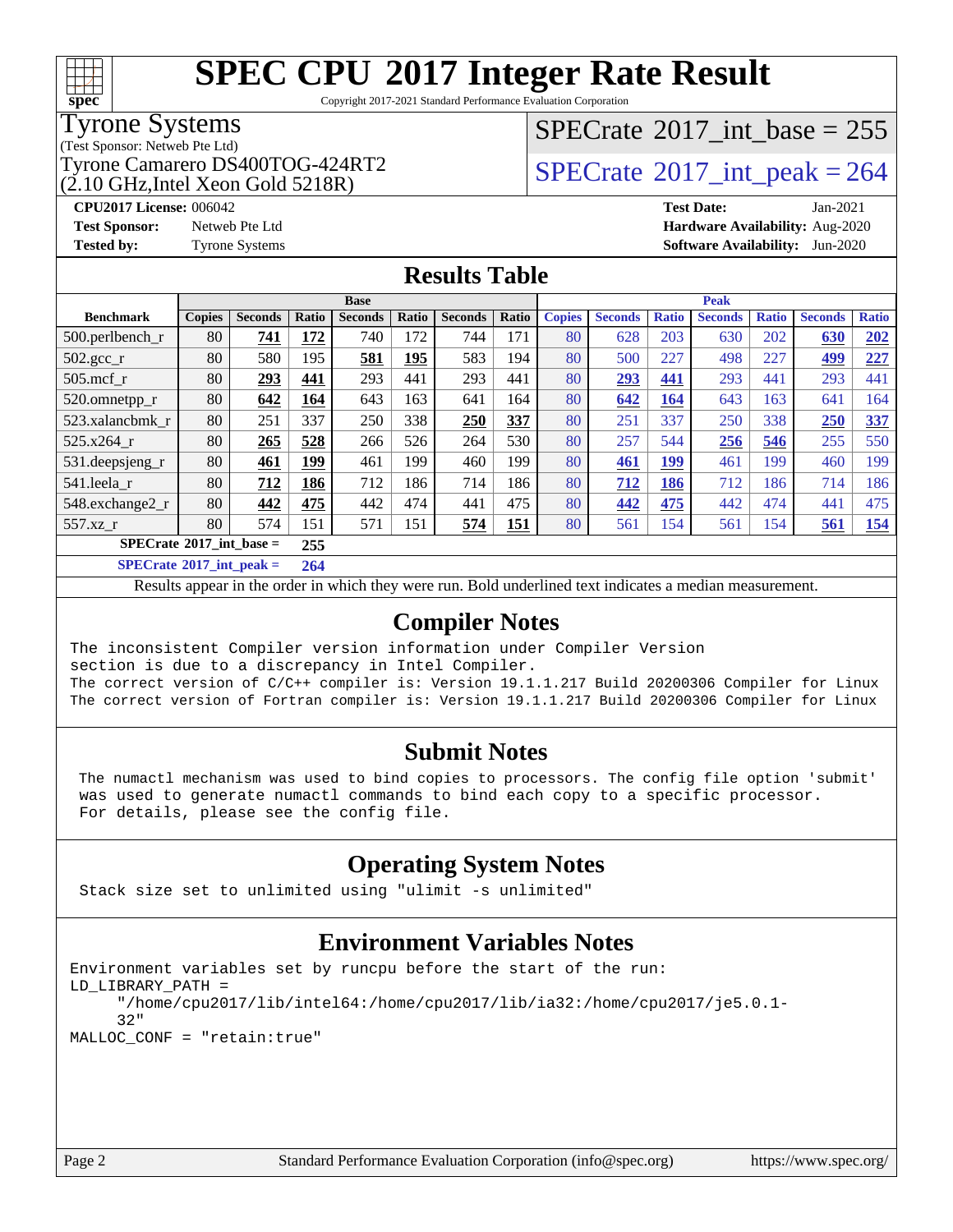#### $+\!\!+\!\!$ **[spec](http://www.spec.org/)**

# **[SPEC CPU](http://www.spec.org/auto/cpu2017/Docs/result-fields.html#SPECCPU2017IntegerRateResult)[2017 Integer Rate Result](http://www.spec.org/auto/cpu2017/Docs/result-fields.html#SPECCPU2017IntegerRateResult)**

Copyright 2017-2021 Standard Performance Evaluation Corporation

### Tyrone Systems

(Test Sponsor: Netweb Pte Ltd)

(2.10 GHz,Intel Xeon Gold 5218R)

 $SPECTate$ <sup>®</sup>[2017\\_int\\_base =](http://www.spec.org/auto/cpu2017/Docs/result-fields.html#SPECrate2017intbase) 255

Tyrone Camarero DS400TOG-424RT2  $\vert$  [SPECrate](http://www.spec.org/auto/cpu2017/Docs/result-fields.html#SPECrate2017intpeak)  $2017$ \_int\_peak = 264

**[Test Sponsor:](http://www.spec.org/auto/cpu2017/Docs/result-fields.html#TestSponsor)** Netweb Pte Ltd **[Hardware Availability:](http://www.spec.org/auto/cpu2017/Docs/result-fields.html#HardwareAvailability)** Aug-2020

**[CPU2017 License:](http://www.spec.org/auto/cpu2017/Docs/result-fields.html#CPU2017License)** 006042 **[Test Date:](http://www.spec.org/auto/cpu2017/Docs/result-fields.html#TestDate)** Jan-2021 **[Tested by:](http://www.spec.org/auto/cpu2017/Docs/result-fields.html#Testedby)** Tyrone Systems **[Software Availability:](http://www.spec.org/auto/cpu2017/Docs/result-fields.html#SoftwareAvailability)** Jun-2020

### **[General Notes](http://www.spec.org/auto/cpu2017/Docs/result-fields.html#GeneralNotes)**

 Binaries compiled on a system with 2x Intel Cascade Lake CPU 4214R + 384 GB RAM memory using Centos 8.2 x86\_64 Transparent Huge Pages enabled by default Prior to runcpu invocation Filesystem page cache synced and cleared with: sync; echo 3> /proc/sys/vm/drop\_caches runcpu command invoked through numactl i.e.: numactl --interleave=all runcpu <etc> NA: The test sponsor attests, as of date of publication, that CVE-2017-5754 (Meltdown) is mitigated in the system as tested and documented. Yes: The test sponsor attests, as of date of publication, that CVE-2017-5753 (Spectre variant 1) is mitigated in the system as tested and documented. Yes: The test sponsor attests, as of date of publication, that CVE-2017-5715 (Spectre variant 2) is mitigated in the system as tested and documented. jemalloc, a general purpose malloc implementation built with the Centos 8.2 x86\_64, and the system compiler gcc 4.8.5 sources available from jemalloc.net or<https://github.com/jemalloc/jemalloc/releases>

#### **[Platform Notes](http://www.spec.org/auto/cpu2017/Docs/result-fields.html#PlatformNotes)**

BIOS Settings: Power Technology = Custom Power Performance Tuning = BIOS Controls EPB ENERGY\_PERF\_BIAS\_CFG mode = Maximum Performance SNC = Enable Stale AtoS = Disable IMC Interleaving = 1-way Interleave Patrol Scrub = Disable Sysinfo program /home/cpu2017/bin/sysinfo Rev: r6538 of 2020-09-24 e8664e66d2d7080afeaa89d4b38e2f1c running on localhost.localdomain Sat Jan 30 12:10:17 2021 SUT (System Under Test) info as seen by some common utilities. For more information on this section, see <https://www.spec.org/cpu2017/Docs/config.html#sysinfo> From /proc/cpuinfo model name : Intel(R) Xeon(R) Gold 5218R CPU @ 2.10GHz 2 "physical id"s (chips) 80 "processors" cores, siblings (Caution: counting these is hw and system dependent. The following excerpts from /proc/cpuinfo might not be reliable. Use with caution.) cpu cores : 20 siblings : 40 physical 0: cores 0 1 2 3 4 8 9 10 11 12 16 17 18 19 20 24 25 26 27 28

**(Continued on next page)**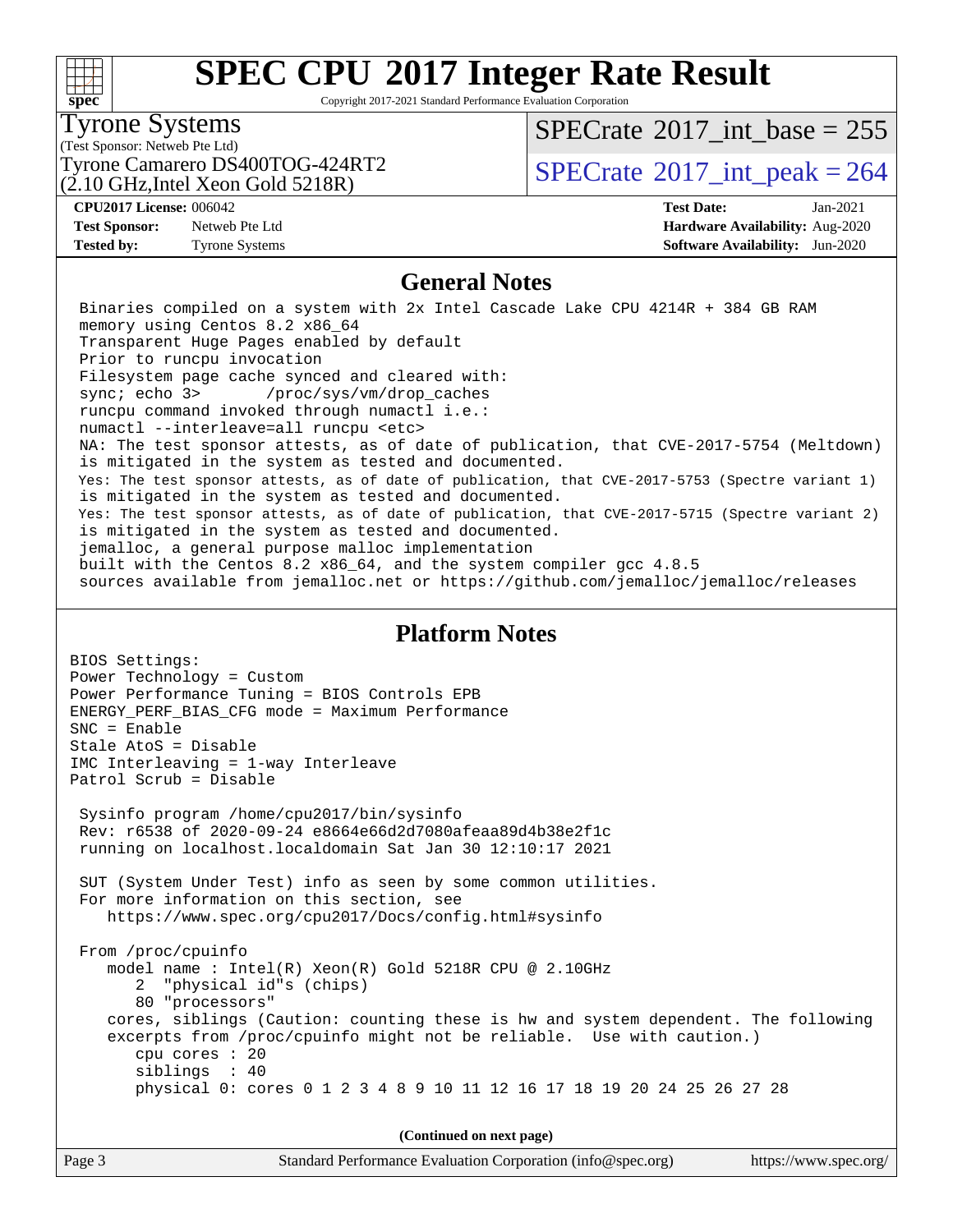#### $+\ +$ **[spec](http://www.spec.org/)**

# **[SPEC CPU](http://www.spec.org/auto/cpu2017/Docs/result-fields.html#SPECCPU2017IntegerRateResult)[2017 Integer Rate Result](http://www.spec.org/auto/cpu2017/Docs/result-fields.html#SPECCPU2017IntegerRateResult)**

Copyright 2017-2021 Standard Performance Evaluation Corporation

(Test Sponsor: Netweb Pte Ltd) Tyrone Systems

(2.10 GHz,Intel Xeon Gold 5218R) Tyrone Camarero DS400TOG-424RT2  $\vert$  [SPECrate](http://www.spec.org/auto/cpu2017/Docs/result-fields.html#SPECrate2017intpeak)  $2017$ \_int\_peak = 264

 $SPECTate$ <sup>®</sup>[2017\\_int\\_base =](http://www.spec.org/auto/cpu2017/Docs/result-fields.html#SPECrate2017intbase) 255

**[CPU2017 License:](http://www.spec.org/auto/cpu2017/Docs/result-fields.html#CPU2017License)** 006042 **[Test Date:](http://www.spec.org/auto/cpu2017/Docs/result-fields.html#TestDate)** Jan-2021

**[Test Sponsor:](http://www.spec.org/auto/cpu2017/Docs/result-fields.html#TestSponsor)** Netweb Pte Ltd **[Hardware Availability:](http://www.spec.org/auto/cpu2017/Docs/result-fields.html#HardwareAvailability)** Aug-2020 **[Tested by:](http://www.spec.org/auto/cpu2017/Docs/result-fields.html#Testedby)** Tyrone Systems **[Software Availability:](http://www.spec.org/auto/cpu2017/Docs/result-fields.html#SoftwareAvailability)** Jun-2020

### **[Platform Notes \(Continued\)](http://www.spec.org/auto/cpu2017/Docs/result-fields.html#PlatformNotes)**

physical 1: cores 0 1 2 3 4 8 9 10 11 12 16 17 18 19 20 24 25 26 27 28

From lscpu:

Architecture: x86\_64<br>CPU op-mode(s): 32-bit, 64-bit CPU op-mode $(s):$ Byte Order: Little Endian  $CPU(s):$  80 On-line CPU(s) list: 0-79 Thread(s) per core: 2 Core(s) per socket: 20 Socket(s): 2 NUMA node(s): 4 Vendor ID: GenuineIntel CPU family: 6 Model: 85 Model name: Intel(R) Xeon(R) Gold 5218R CPU @ 2.10GHz Stepping: CPU MHz: 2900.707 CPU max MHz: 4000.0000 CPU min MHz: 800.0000 BogoMIPS: 4200.00 Virtualization: VT-x L1d cache: 32K L1i cache: 32K L2 cache: 1024K L3 cache: 28160K NUMA node0 CPU(s): 0-2,5,6,10-12,15,16,40-42,45,46,50-52,55,56 NUMA node1 CPU(s): 3,4,7-9,13,14,17-19,43,44,47-49,53,54,57-59 NUMA node2 CPU(s): 20-22,25,26,30-32,35,36,60-62,65,66,70-72,75,76 NUMA node3 CPU(s): 23,24,27-29,33,34,37-39,63,64,67-69,73,74,77-79 Flags: fpu vme de pse tsc msr pae mce cx8 apic sep mtrr pge mca cmov pat pse36 clflush dts acpi mmx fxsr sse sse2 ss ht tm pbe syscall nx pdpe1gb rdtscp lm constant\_tsc art arch\_perfmon pebs bts rep\_good nopl xtopology nonstop\_tsc cpuid aperfmperf pni pclmulqdq dtes64 monitor ds\_cpl vmx smx est tm2 ssse3 sdbg fma cx16 xtpr pdcm pcid dca sse4\_1 sse4\_2 x2apic movbe popcnt tsc\_deadline\_timer aes xsave avx f16c rdrand lahf\_lm abm 3dnowprefetch cpuid\_fault epb cat\_l3 cdp\_l3 invpcid\_single intel\_ppin ssbd mba ibrs ibpb stibp ibrs\_enhanced tpr\_shadow vnmi flexpriority ept vpid fsgsbase tsc\_adjust bmi1 hle avx2 smep bmi2 erms invpcid rtm cqm mpx rdt\_a avx512f avx512dq rdseed adx smap clflushopt clwb intel\_pt avx512cd avx512bw avx512vl xsaveopt xsavec xgetbv1 xsaves cqm\_llc cqm\_occup\_llc cqm\_mbm\_total cqm\_mbm\_local dtherm ida arat pln pts pku ospke avx512\_vnni md\_clear flush\_l1d arch\_capabilities /proc/cpuinfo cache data cache size : 28160 KB

From numactl --hardware WARNING: a numactl 'node' might or might not correspond to a

**(Continued on next page)**

Page 4 Standard Performance Evaluation Corporation [\(info@spec.org\)](mailto:info@spec.org) <https://www.spec.org/>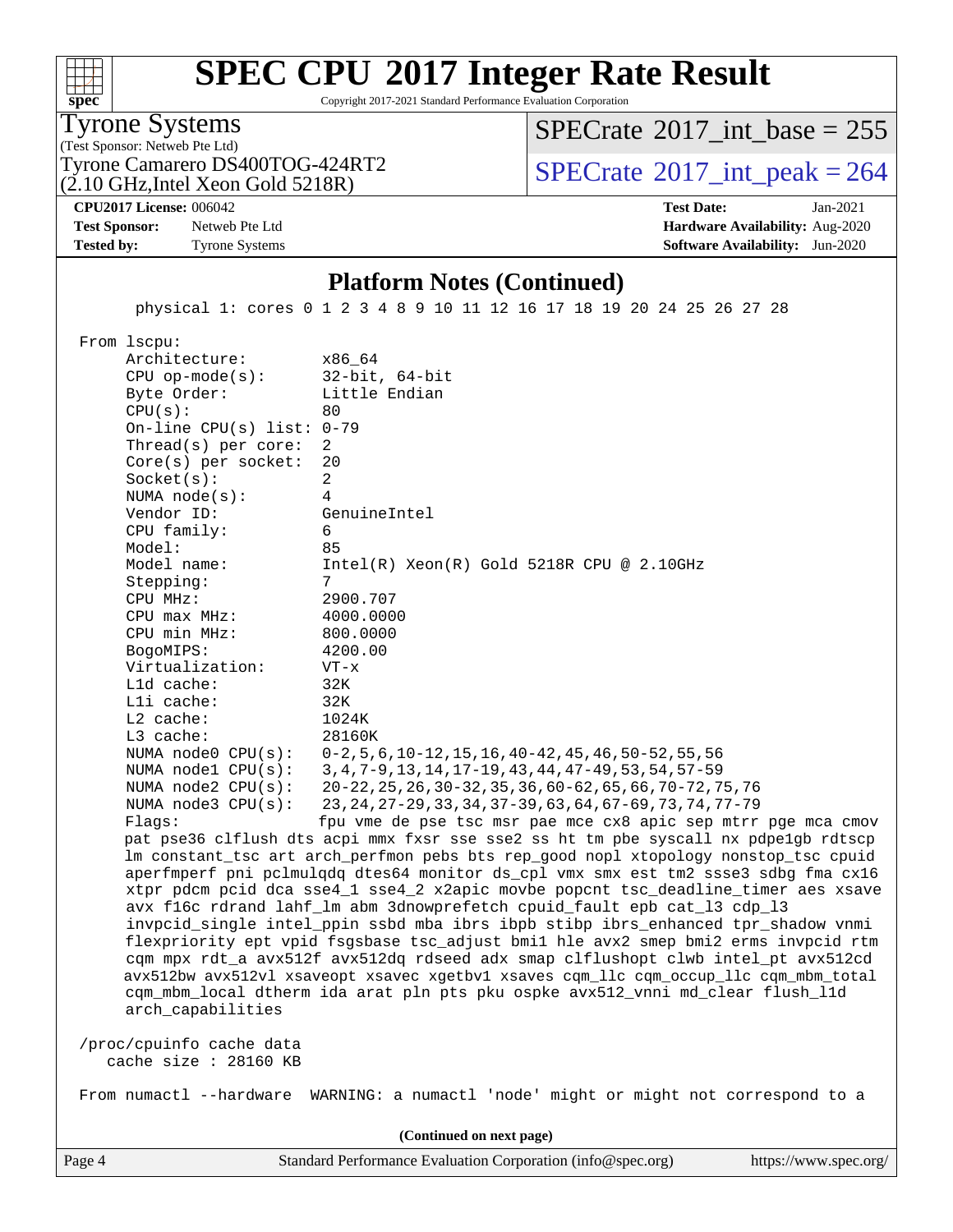#### $+\ +$ **[spec](http://www.spec.org/)**

# **[SPEC CPU](http://www.spec.org/auto/cpu2017/Docs/result-fields.html#SPECCPU2017IntegerRateResult)[2017 Integer Rate Result](http://www.spec.org/auto/cpu2017/Docs/result-fields.html#SPECCPU2017IntegerRateResult)**

Copyright 2017-2021 Standard Performance Evaluation Corporation

#### Tyrone Systems

(Test Sponsor: Netweb Pte Ltd) (2.10 GHz,Intel Xeon Gold 5218R)

### $SPECTate$ <sup>®</sup>[2017\\_int\\_base =](http://www.spec.org/auto/cpu2017/Docs/result-fields.html#SPECrate2017intbase) 255

Tyrone Camarero DS400TOG-424RT2  $\vert$  [SPECrate](http://www.spec.org/auto/cpu2017/Docs/result-fields.html#SPECrate2017intpeak)  $2017$ \_int\_peak = 264

**[Tested by:](http://www.spec.org/auto/cpu2017/Docs/result-fields.html#Testedby)** Tyrone Systems **[Software Availability:](http://www.spec.org/auto/cpu2017/Docs/result-fields.html#SoftwareAvailability)** Jun-2020

**[CPU2017 License:](http://www.spec.org/auto/cpu2017/Docs/result-fields.html#CPU2017License)** 006042 **[Test Date:](http://www.spec.org/auto/cpu2017/Docs/result-fields.html#TestDate)** Jan-2021 **[Test Sponsor:](http://www.spec.org/auto/cpu2017/Docs/result-fields.html#TestSponsor)** Netweb Pte Ltd **[Hardware Availability:](http://www.spec.org/auto/cpu2017/Docs/result-fields.html#HardwareAvailability)** Aug-2020

### **[Platform Notes \(Continued\)](http://www.spec.org/auto/cpu2017/Docs/result-fields.html#PlatformNotes)**

 physical chip. available: 4 nodes (0-3) node 0 cpus: 0 1 2 5 6 10 11 12 15 16 40 41 42 45 46 50 51 52 55 56 node 0 size: 95353 MB node 0 free: 94993 MB node 1 cpus: 3 4 7 8 9 13 14 17 18 19 43 44 47 48 49 53 54 57 58 59 node 1 size: 96763 MB node 1 free: 96527 MB node 2 cpus: 20 21 22 25 26 30 31 32 35 36 60 61 62 65 66 70 71 72 75 76 node 2 size: 96735 MB node 2 free: 96533 MB node 3 cpus: 23 24 27 28 29 33 34 37 38 39 63 64 67 68 69 73 74 77 78 79 node 3 size: 96762 MB node 3 free: 95839 MB node distances: node 0 1 2 3 0: 10 11 21 21 1: 11 10 21 21 2: 21 21 10 11 3: 21 21 11 10 From /proc/meminfo MemTotal: 394870504 kB HugePages Total: 0 Hugepagesize: 2048 kB /sbin/tuned-adm active Current active profile: throughput-performance /sys/devices/system/cpu/cpu\*/cpufreq/scaling\_governor has performance From /etc/\*release\* /etc/\*version\* centos-release: CentOS Linux release 8.2.2004 (Core) centos-release-upstream: Derived from Red Hat Enterprise Linux 8.2 (Source) os-release: NAME="CentOS Linux" VERSION="8 (Core)" ID="centos" ID\_LIKE="rhel fedora" VERSION\_ID="8" PLATFORM\_ID="platform:el8" PRETTY\_NAME="CentOS Linux 8 (Core)" ANSI\_COLOR="0;31" redhat-release: CentOS Linux release 8.2.2004 (Core) system-release: CentOS Linux release 8.2.2004 (Core) system-release-cpe: cpe:/o:centos:centos:8 **(Continued on next page)**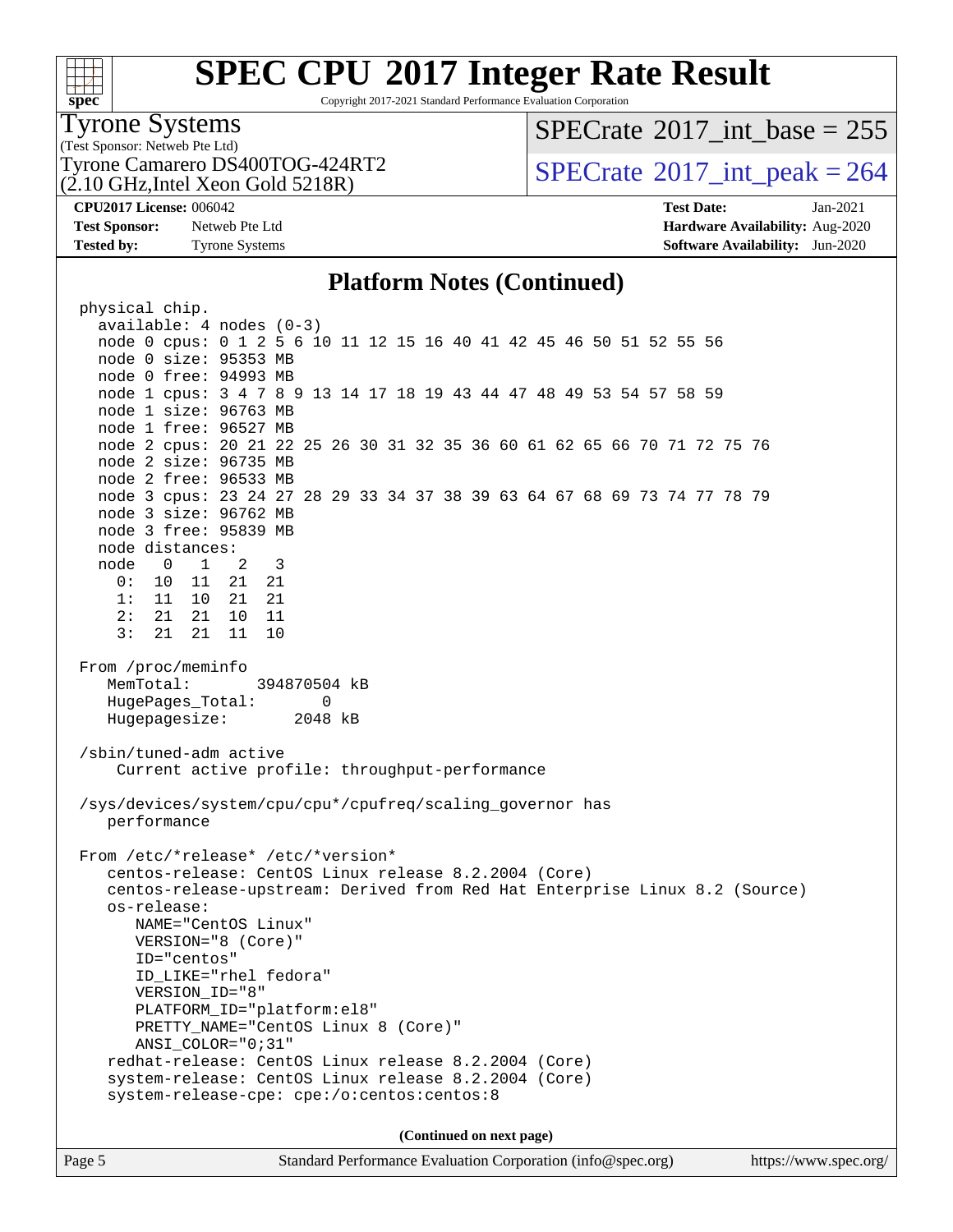# **[spec](http://www.spec.org/)**

# **[SPEC CPU](http://www.spec.org/auto/cpu2017/Docs/result-fields.html#SPECCPU2017IntegerRateResult)[2017 Integer Rate Result](http://www.spec.org/auto/cpu2017/Docs/result-fields.html#SPECCPU2017IntegerRateResult)**

Copyright 2017-2021 Standard Performance Evaluation Corporation

(Test Sponsor: Netweb Pte Ltd) Tyrone Systems  $(2.10 \text{ GHz}, \text{Intel} \text{ Xeon} \text{ Gold } 5218\text{R})$ 

 $SPECrate$ <sup>®</sup>[2017\\_int\\_base =](http://www.spec.org/auto/cpu2017/Docs/result-fields.html#SPECrate2017intbase) 255

Tyrone Camarero DS400TOG-424RT2  $\vert$  [SPECrate](http://www.spec.org/auto/cpu2017/Docs/result-fields.html#SPECrate2017intpeak)  $^{\circ}2017$  int peak = 264

**[Test Sponsor:](http://www.spec.org/auto/cpu2017/Docs/result-fields.html#TestSponsor)** Netweb Pte Ltd **[Hardware Availability:](http://www.spec.org/auto/cpu2017/Docs/result-fields.html#HardwareAvailability)** Aug-2020 **[Tested by:](http://www.spec.org/auto/cpu2017/Docs/result-fields.html#Testedby)** Tyrone Systems **[Software Availability:](http://www.spec.org/auto/cpu2017/Docs/result-fields.html#SoftwareAvailability)** Jun-2020

**[CPU2017 License:](http://www.spec.org/auto/cpu2017/Docs/result-fields.html#CPU2017License)** 006042 **[Test Date:](http://www.spec.org/auto/cpu2017/Docs/result-fields.html#TestDate)** Jan-2021

### **[Platform Notes \(Continued\)](http://www.spec.org/auto/cpu2017/Docs/result-fields.html#PlatformNotes)**

 uname -a: Linux localhost.localdomain 4.18.0-193.el8.x86\_64 #1 SMP Fri May 8 10:59:10 UTC 2020 x86\_64 x86\_64 x86\_64 GNU/Linux Kernel self-reported vulnerability status: CVE-2018-12207 (iTLB Multihit): KVM: Vulnerable CVE-2018-3620 (L1 Terminal Fault): Not affected<br>Microarchitectural Data Sampling: Not affected Microarchitectural Data Sampling: CVE-2017-5754 (Meltdown): Not affected CVE-2018-3639 (Speculative Store Bypass): Mitigation: Speculative Store Bypass disabled via prctl and seccomp CVE-2017-5753 (Spectre variant 1): Mitigation: usercopy/swapgs barriers and \_\_user pointer sanitization CVE-2017-5715 (Spectre variant 2): Mitigation: Enhanced IBRS, IBPB: conditional, RSB filling CVE-2020-0543 (Special Register Buffer Data Sampling): No status reported CVE-2019-11135 (TSX Asynchronous Abort): Mitigation: Clear CPU buffers; SMT vulnerable run-level 3 Jan 30 11:29 SPEC is set to: /home/cpu2017 Filesystem Type Size Used Avail Use% Mounted on /dev/mapper/cl-home xfs 392G 143G 250G 37% /home From /sys/devices/virtual/dmi/id Vendor: Tyrone Systems<br>Product: Tyrone Camarero Tyrone Camarero DS400TOG-424RT2 Product Family: SMC X11 Serial: A309085X0907231 Additional information from dmidecode follows. WARNING: Use caution when you interpret this section. The 'dmidecode' program reads system data which is "intended to allow hardware to be accurately determined", but the intent may not be met, as there are frequent changes to hardware, firmware, and the "DMTF SMBIOS" standard. Memory: 12x NO DIMM NO DIMM 12x Samsung M393A4K40CB2-CVF 32 GB 2 rank 2933, configured at 2666 BIOS: BIOS Vendor: American Megatrends Inc. BIOS Version: 3.3 BIOS Date: 02/21/2020 **(Continued on next page)**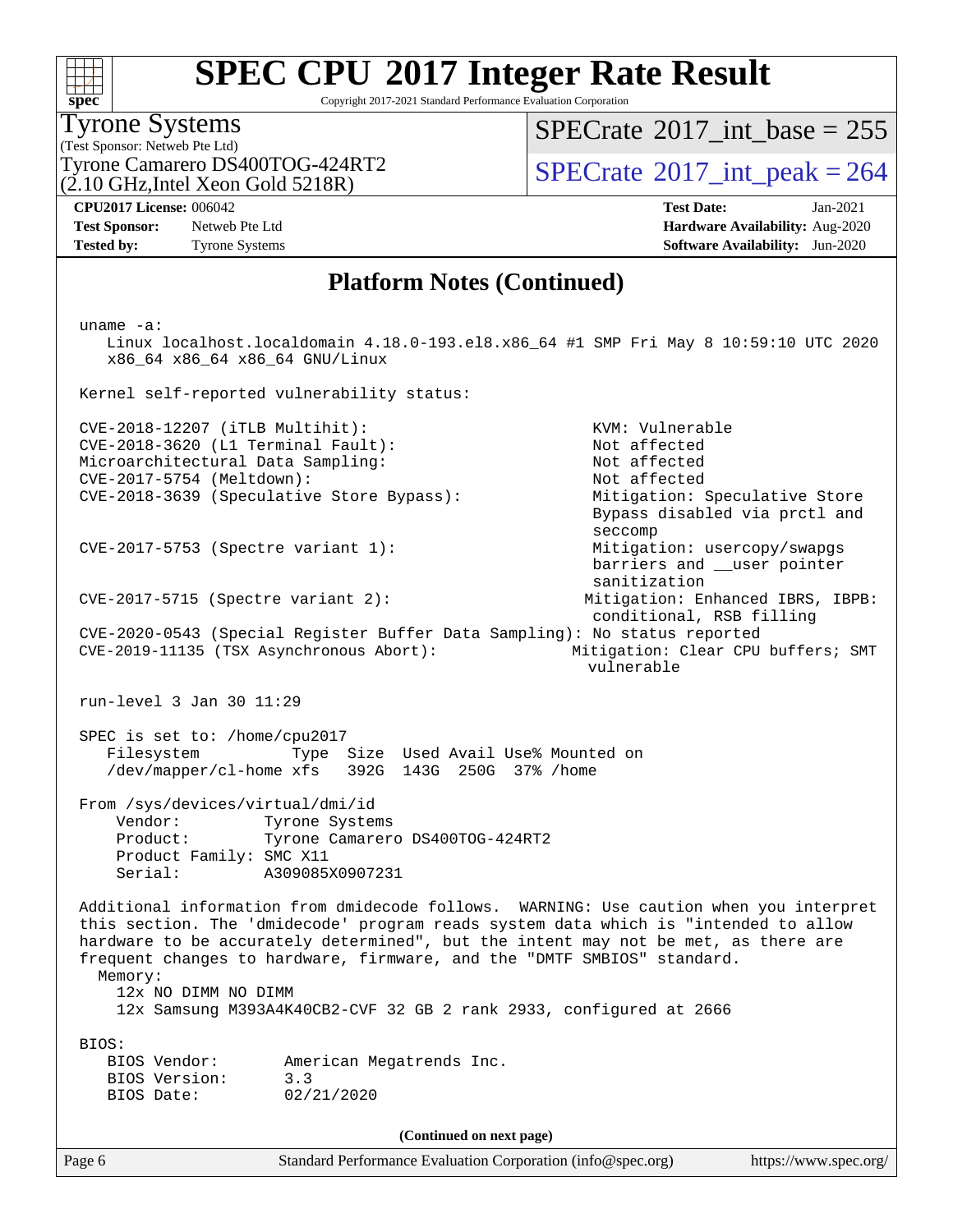#### **[spec](http://www.spec.org/)**

# **[SPEC CPU](http://www.spec.org/auto/cpu2017/Docs/result-fields.html#SPECCPU2017IntegerRateResult)[2017 Integer Rate Result](http://www.spec.org/auto/cpu2017/Docs/result-fields.html#SPECCPU2017IntegerRateResult)**

Copyright 2017-2021 Standard Performance Evaluation Corporation

### Tyrone Systems

(Test Sponsor: Netweb Pte Ltd) (2.10 GHz,Intel Xeon Gold 5218R)  $SPECrate$ <sup>®</sup>[2017\\_int\\_base =](http://www.spec.org/auto/cpu2017/Docs/result-fields.html#SPECrate2017intbase) 255

Tyrone Camarero DS400TOG-424RT2  $\vert$  [SPECrate](http://www.spec.org/auto/cpu2017/Docs/result-fields.html#SPECrate2017intpeak)  $2017$ \_int\_peak = 264

**[Test Sponsor:](http://www.spec.org/auto/cpu2017/Docs/result-fields.html#TestSponsor)** Netweb Pte Ltd **[Hardware Availability:](http://www.spec.org/auto/cpu2017/Docs/result-fields.html#HardwareAvailability)** Aug-2020

**[CPU2017 License:](http://www.spec.org/auto/cpu2017/Docs/result-fields.html#CPU2017License)** 006042 **[Test Date:](http://www.spec.org/auto/cpu2017/Docs/result-fields.html#TestDate)** Jan-2021 **[Tested by:](http://www.spec.org/auto/cpu2017/Docs/result-fields.html#Testedby)** Tyrone Systems **[Software Availability:](http://www.spec.org/auto/cpu2017/Docs/result-fields.html#SoftwareAvailability)** Jun-2020

#### **[Platform Notes \(Continued\)](http://www.spec.org/auto/cpu2017/Docs/result-fields.html#PlatformNotes)**

BIOS Revision: 5.14

(End of data from sysinfo program)

#### **[Compiler Version Notes](http://www.spec.org/auto/cpu2017/Docs/result-fields.html#CompilerVersionNotes)**

Page 7 Standard Performance Evaluation Corporation [\(info@spec.org\)](mailto:info@spec.org) <https://www.spec.org/> ==============================================================================  $C \qquad | \; 502.\text{gcc\_r}(\text{peak})$ ------------------------------------------------------------------------------ Intel(R) C Compiler for applications running on IA-32, Version 2021.1 NextGen Build 20200304 Copyright (C) 1985-2020 Intel Corporation. All rights reserved. ------------------------------------------------------------------------------ ============================================================================== C  $\vert$  500.perlbench r(base) 502.gcc r(base) 505.mcf r(base, peak) | 525.x264\_r(base, peak) 557.xz\_r(base) ------------------------------------------------------------------------------ Intel(R) C Compiler for applications running on Intel(R) 64, Version 2021.1 NextGen Build 20200304 Copyright (C) 1985-2020 Intel Corporation. All rights reserved. ------------------------------------------------------------------------------ ============================================================================== C | 500.perlbench  $r(\text{peak})$  557.xz  $r(\text{peak})$ ------------------------------------------------------------------------------ Intel(R) C Intel(R) 64 Compiler for applications running on Intel(R)  $64$ , Version 19.1.1.217 Build 20200306 Copyright (C) 1985-2020 Intel Corporation. All rights reserved. ------------------------------------------------------------------------------ ==============================================================================  $C \qquad | \quad 502.\text{gcc\_r}(\text{peak})$ ------------------------------------------------------------------------------ Intel(R) C Compiler for applications running on IA-32, Version 2021.1 NextGen Build 20200304 Copyright (C) 1985-2020 Intel Corporation. All rights reserved. ------------------------------------------------------------------------------ ============================================================================== C  $\vert$  500.perlbench\_r(base) 502.gcc\_r(base) 505.mcf\_r(base, peak) | 525.x264\_r(base, peak) 557.xz\_r(base) ------------------------------------------------------------------------------ Intel(R) C Compiler for applications running on Intel(R) 64, Version 2021.1 NextGen Build 20200304 Copyright (C) 1985-2020 Intel Corporation. All rights reserved. **(Continued on next page)**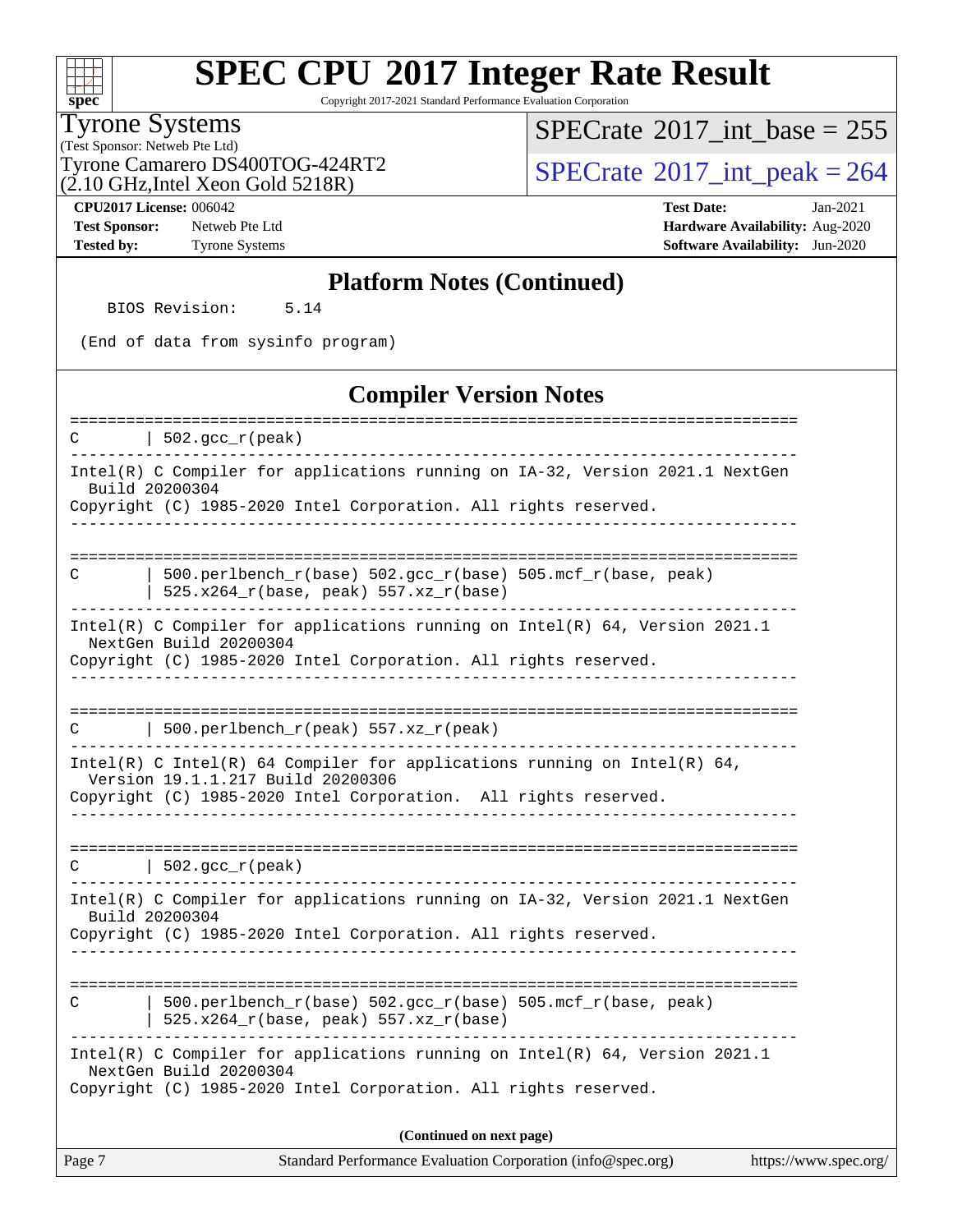| S<br>e<br>n<br>U |  |  |  |  |  |
|------------------|--|--|--|--|--|

Copyright 2017-2021 Standard Performance Evaluation Corporation

Tyrone Systems

(Test Sponsor: Netweb Pte Ltd)  $(2.10 \text{ GHz}, \text{Intel} \text{ Xeon} \text{ Gold } 5218 \text{R})$   $SPECrate$ <sup>®</sup>[2017\\_int\\_base =](http://www.spec.org/auto/cpu2017/Docs/result-fields.html#SPECrate2017intbase) 255

Tyrone Camarero DS400TOG-424RT2  $\begin{array}{|c|c|c|}\n\hline\n\text{O} & \text{SPECrate} \textcirc 2017\_int\_peak = 264 \\
\hline\n\end{array}$  $\begin{array}{|c|c|c|}\n\hline\n\text{O} & \text{SPECrate} \textcirc 2017\_int\_peak = 264 \\
\hline\n\end{array}$  $\begin{array}{|c|c|c|}\n\hline\n\text{O} & \text{SPECrate} \textcirc 2017\_int\_peak = 264 \\
\hline\n\end{array}$ 

**[CPU2017 License:](http://www.spec.org/auto/cpu2017/Docs/result-fields.html#CPU2017License)** 006042 **[Test Date:](http://www.spec.org/auto/cpu2017/Docs/result-fields.html#TestDate)** Jan-2021 **[Test Sponsor:](http://www.spec.org/auto/cpu2017/Docs/result-fields.html#TestSponsor)** Netweb Pte Ltd **[Hardware Availability:](http://www.spec.org/auto/cpu2017/Docs/result-fields.html#HardwareAvailability)** Aug-2020 **[Tested by:](http://www.spec.org/auto/cpu2017/Docs/result-fields.html#Testedby)** Tyrone Systems **[Software Availability:](http://www.spec.org/auto/cpu2017/Docs/result-fields.html#SoftwareAvailability)** Jun-2020

### **[Compiler Version Notes \(Continued\)](http://www.spec.org/auto/cpu2017/Docs/result-fields.html#CompilerVersionNotes)**

| Page 8 | Standard Performance Evaluation Corporation (info@spec.org)                                                                                                                      | https://www.spec.org/ |
|--------|----------------------------------------------------------------------------------------------------------------------------------------------------------------------------------|-----------------------|
|        | (Continued on next page)                                                                                                                                                         |                       |
|        | Fortran   548.exchange2_r(base, peak)                                                                                                                                            |                       |
|        |                                                                                                                                                                                  |                       |
|        | NextGen Build 20200304<br>Copyright (C) 1985-2020 Intel Corporation. All rights reserved.                                                                                        |                       |
|        | Intel(R) C++ Compiler for applications running on Intel(R) 64, Version 2021.1                                                                                                    |                       |
| $C++$  | 520.omnetpp_r(base, peak) 523.xalancbmk_r(base, peak)<br>531.deepsjeng_r(base, peak) 541.leela_r(base, peak)                                                                     |                       |
|        | Intel(R) C Intel(R) 64 Compiler for applications running on Intel(R) 64,<br>Version 19.1.1.217 Build 20200306<br>Copyright (C) 1985-2020 Intel Corporation. All rights reserved. |                       |
| C      | $500.perlbench_r(peak) 557. xz_r(peak)$                                                                                                                                          |                       |
|        | NextGen Build 20200304<br>Copyright (C) 1985-2020 Intel Corporation. All rights reserved.                                                                                        |                       |
|        | Intel(R) C Compiler for applications running on Intel(R) 64, Version 2021.1                                                                                                      |                       |
| C      | 500.perlbench_r(base) 502.gcc_r(base) 505.mcf_r(base, peak)<br>$525.x264_r(base, peak) 557.xz_r(base)$                                                                           |                       |
|        | Copyright (C) 1985-2020 Intel Corporation. All rights reserved.                                                                                                                  |                       |
|        | Intel(R) C Compiler for applications running on IA-32, Version 2021.1 NextGen<br>Build 20200304                                                                                  |                       |
|        | $C$   502.gcc_r(peak)                                                                                                                                                            |                       |
|        | Version 19.1.1.217 Build 20200306<br>Copyright (C) 1985-2020 Intel Corporation. All rights reserved.<br>__________________                                                       |                       |
|        | Intel(R) C Intel(R) 64 Compiler for applications running on Intel(R) 64,                                                                                                         |                       |
|        | 500.perlbench_r(peak) 557.xz_r(peak)                                                                                                                                             |                       |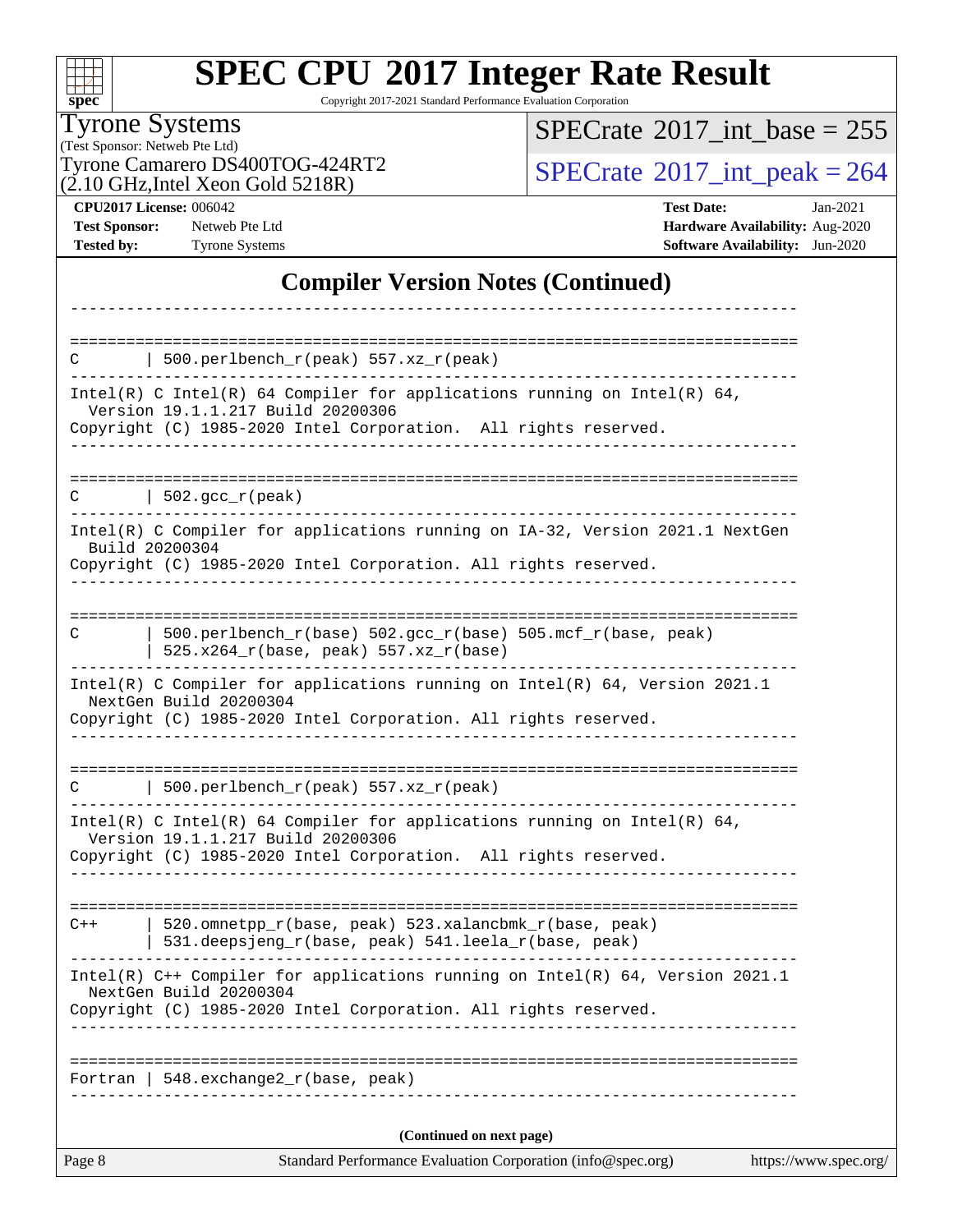

Copyright 2017-2021 Standard Performance Evaluation Corporation

### Tyrone Systems

(Test Sponsor: Netweb Pte Ltd)

 $(2.10 \text{ GHz}$ , Intel Xeon Gold 5218R)

 $SPECTate$ <sup>®</sup>[2017\\_int\\_base =](http://www.spec.org/auto/cpu2017/Docs/result-fields.html#SPECrate2017intbase) 255

Tyrone Camarero DS400TOG-424RT2  $\vert$  [SPECrate](http://www.spec.org/auto/cpu2017/Docs/result-fields.html#SPECrate2017intpeak)  $^{\circ}2017$  int peak = 264

**[Test Sponsor:](http://www.spec.org/auto/cpu2017/Docs/result-fields.html#TestSponsor)** Netweb Pte Ltd **[Hardware Availability:](http://www.spec.org/auto/cpu2017/Docs/result-fields.html#HardwareAvailability)** Aug-2020 **[Tested by:](http://www.spec.org/auto/cpu2017/Docs/result-fields.html#Testedby)** Tyrone Systems **[Software Availability:](http://www.spec.org/auto/cpu2017/Docs/result-fields.html#SoftwareAvailability)** Jun-2020

**[CPU2017 License:](http://www.spec.org/auto/cpu2017/Docs/result-fields.html#CPU2017License)** 006042 **[Test Date:](http://www.spec.org/auto/cpu2017/Docs/result-fields.html#TestDate)** Jan-2021

### **[Compiler Version Notes \(Continued\)](http://www.spec.org/auto/cpu2017/Docs/result-fields.html#CompilerVersionNotes)**

Intel(R) Fortran Intel(R) 64 Compiler for applications running on Intel(R) 64, Version 19.1.1.217 Build 20200306 Copyright (C) 1985-2020 Intel Corporation. All rights reserved. ------------------------------------------------------------------------------

**[Base Compiler Invocation](http://www.spec.org/auto/cpu2017/Docs/result-fields.html#BaseCompilerInvocation)**

[C benchmarks](http://www.spec.org/auto/cpu2017/Docs/result-fields.html#Cbenchmarks):

[icc](http://www.spec.org/cpu2017/results/res2021q1/cpu2017-20210222-24973.flags.html#user_CCbase_intel_icc_66fc1ee009f7361af1fbd72ca7dcefbb700085f36577c54f309893dd4ec40d12360134090235512931783d35fd58c0460139e722d5067c5574d8eaf2b3e37e92)

[C++ benchmarks:](http://www.spec.org/auto/cpu2017/Docs/result-fields.html#CXXbenchmarks) [icpc](http://www.spec.org/cpu2017/results/res2021q1/cpu2017-20210222-24973.flags.html#user_CXXbase_intel_icpc_c510b6838c7f56d33e37e94d029a35b4a7bccf4766a728ee175e80a419847e808290a9b78be685c44ab727ea267ec2f070ec5dc83b407c0218cded6866a35d07)

[Fortran benchmarks](http://www.spec.org/auto/cpu2017/Docs/result-fields.html#Fortranbenchmarks): [ifort](http://www.spec.org/cpu2017/results/res2021q1/cpu2017-20210222-24973.flags.html#user_FCbase_intel_ifort_8111460550e3ca792625aed983ce982f94888b8b503583aa7ba2b8303487b4d8a21a13e7191a45c5fd58ff318f48f9492884d4413fa793fd88dd292cad7027ca)

### **[Base Portability Flags](http://www.spec.org/auto/cpu2017/Docs/result-fields.html#BasePortabilityFlags)**

 500.perlbench\_r: [-DSPEC\\_LP64](http://www.spec.org/cpu2017/results/res2021q1/cpu2017-20210222-24973.flags.html#b500.perlbench_r_basePORTABILITY_DSPEC_LP64) [-DSPEC\\_LINUX\\_X64](http://www.spec.org/cpu2017/results/res2021q1/cpu2017-20210222-24973.flags.html#b500.perlbench_r_baseCPORTABILITY_DSPEC_LINUX_X64) 502.gcc\_r: [-DSPEC\\_LP64](http://www.spec.org/cpu2017/results/res2021q1/cpu2017-20210222-24973.flags.html#suite_basePORTABILITY502_gcc_r_DSPEC_LP64) 505.mcf\_r: [-DSPEC\\_LP64](http://www.spec.org/cpu2017/results/res2021q1/cpu2017-20210222-24973.flags.html#suite_basePORTABILITY505_mcf_r_DSPEC_LP64) 520.omnetpp\_r: [-DSPEC\\_LP64](http://www.spec.org/cpu2017/results/res2021q1/cpu2017-20210222-24973.flags.html#suite_basePORTABILITY520_omnetpp_r_DSPEC_LP64) 523.xalancbmk\_r: [-DSPEC\\_LP64](http://www.spec.org/cpu2017/results/res2021q1/cpu2017-20210222-24973.flags.html#suite_basePORTABILITY523_xalancbmk_r_DSPEC_LP64) [-DSPEC\\_LINUX](http://www.spec.org/cpu2017/results/res2021q1/cpu2017-20210222-24973.flags.html#b523.xalancbmk_r_baseCXXPORTABILITY_DSPEC_LINUX) 525.x264\_r: [-DSPEC\\_LP64](http://www.spec.org/cpu2017/results/res2021q1/cpu2017-20210222-24973.flags.html#suite_basePORTABILITY525_x264_r_DSPEC_LP64) 531.deepsjeng\_r: [-DSPEC\\_LP64](http://www.spec.org/cpu2017/results/res2021q1/cpu2017-20210222-24973.flags.html#suite_basePORTABILITY531_deepsjeng_r_DSPEC_LP64) 541.leela\_r: [-DSPEC\\_LP64](http://www.spec.org/cpu2017/results/res2021q1/cpu2017-20210222-24973.flags.html#suite_basePORTABILITY541_leela_r_DSPEC_LP64) 548.exchange2\_r: [-DSPEC\\_LP64](http://www.spec.org/cpu2017/results/res2021q1/cpu2017-20210222-24973.flags.html#suite_basePORTABILITY548_exchange2_r_DSPEC_LP64) 557.xz\_r: [-DSPEC\\_LP64](http://www.spec.org/cpu2017/results/res2021q1/cpu2017-20210222-24973.flags.html#suite_basePORTABILITY557_xz_r_DSPEC_LP64)

### **[Base Optimization Flags](http://www.spec.org/auto/cpu2017/Docs/result-fields.html#BaseOptimizationFlags)**

#### [C benchmarks](http://www.spec.org/auto/cpu2017/Docs/result-fields.html#Cbenchmarks):

[-m64](http://www.spec.org/cpu2017/results/res2021q1/cpu2017-20210222-24973.flags.html#user_CCbase_m64-icc) [-qnextgen](http://www.spec.org/cpu2017/results/res2021q1/cpu2017-20210222-24973.flags.html#user_CCbase_f-qnextgen) [-std=c11](http://www.spec.org/cpu2017/results/res2021q1/cpu2017-20210222-24973.flags.html#user_CCbase_std-icc-std_0e1c27790398a4642dfca32ffe6c27b5796f9c2d2676156f2e42c9c44eaad0c049b1cdb667a270c34d979996257aeb8fc440bfb01818dbc9357bd9d174cb8524) [-Wl,-plugin-opt=-x86-branches-within-32B-boundaries](http://www.spec.org/cpu2017/results/res2021q1/cpu2017-20210222-24973.flags.html#user_CCbase_f-x86-branches-within-32B-boundaries_0098b4e4317ae60947b7b728078a624952a08ac37a3c797dfb4ffeb399e0c61a9dd0f2f44ce917e9361fb9076ccb15e7824594512dd315205382d84209e912f3) [-Wl,-z,muldefs](http://www.spec.org/cpu2017/results/res2021q1/cpu2017-20210222-24973.flags.html#user_CCbase_link_force_multiple1_b4cbdb97b34bdee9ceefcfe54f4c8ea74255f0b02a4b23e853cdb0e18eb4525ac79b5a88067c842dd0ee6996c24547a27a4b99331201badda8798ef8a743f577) [-xCORE-AVX512](http://www.spec.org/cpu2017/results/res2021q1/cpu2017-20210222-24973.flags.html#user_CCbase_f-xCORE-AVX512) [-O3](http://www.spec.org/cpu2017/results/res2021q1/cpu2017-20210222-24973.flags.html#user_CCbase_f-O3) [-ffast-math](http://www.spec.org/cpu2017/results/res2021q1/cpu2017-20210222-24973.flags.html#user_CCbase_f-ffast-math) [-flto](http://www.spec.org/cpu2017/results/res2021q1/cpu2017-20210222-24973.flags.html#user_CCbase_f-flto) [-mfpmath=sse](http://www.spec.org/cpu2017/results/res2021q1/cpu2017-20210222-24973.flags.html#user_CCbase_f-mfpmath_70eb8fac26bde974f8ab713bc9086c5621c0b8d2f6c86f38af0bd7062540daf19db5f3a066d8c6684be05d84c9b6322eb3b5be6619d967835195b93d6c02afa1) [-funroll-loops](http://www.spec.org/cpu2017/results/res2021q1/cpu2017-20210222-24973.flags.html#user_CCbase_f-funroll-loops) [-fuse-ld=gold](http://www.spec.org/cpu2017/results/res2021q1/cpu2017-20210222-24973.flags.html#user_CCbase_f-fuse-ld_920b3586e2b8c6e0748b9c84fa9b744736ba725a32cab14ad8f3d4ad28eecb2f59d1144823d2e17006539a88734fe1fc08fc3035f7676166309105a78aaabc32) [-qopt-mem-layout-trans=4](http://www.spec.org/cpu2017/results/res2021q1/cpu2017-20210222-24973.flags.html#user_CCbase_f-qopt-mem-layout-trans_fa39e755916c150a61361b7846f310bcdf6f04e385ef281cadf3647acec3f0ae266d1a1d22d972a7087a248fd4e6ca390a3634700869573d231a252c784941a8) [-L/usr/local/IntelCompiler19/compilers\\_and\\_libraries\\_2020.1.217/linux/compiler/lib/intel64\\_lin](http://www.spec.org/cpu2017/results/res2021q1/cpu2017-20210222-24973.flags.html#user_CCbase_linkpath_2cb6f503891ebf8baee7515f4e7d4ec1217444d1d05903cc0091ac4158de400651d2b2313a9fa414cb8a8f0e16ab029634f5c6db340f400369c190d4db8a54a0) [-lqkmalloc](http://www.spec.org/cpu2017/results/res2021q1/cpu2017-20210222-24973.flags.html#user_CCbase_qkmalloc_link_lib_79a818439969f771c6bc311cfd333c00fc099dad35c030f5aab9dda831713d2015205805422f83de8875488a2991c0a156aaa600e1f9138f8fc37004abc96dc5) [C++ benchmarks](http://www.spec.org/auto/cpu2017/Docs/result-fields.html#CXXbenchmarks): [-m64](http://www.spec.org/cpu2017/results/res2021q1/cpu2017-20210222-24973.flags.html#user_CXXbase_m64-icc) [-qnextgen](http://www.spec.org/cpu2017/results/res2021q1/cpu2017-20210222-24973.flags.html#user_CXXbase_f-qnextgen) [-Wl,-plugin-opt=-x86-branches-within-32B-boundaries](http://www.spec.org/cpu2017/results/res2021q1/cpu2017-20210222-24973.flags.html#user_CXXbase_f-x86-branches-within-32B-boundaries_0098b4e4317ae60947b7b728078a624952a08ac37a3c797dfb4ffeb399e0c61a9dd0f2f44ce917e9361fb9076ccb15e7824594512dd315205382d84209e912f3)

**(Continued on next page)**

| Page 9 | Standard Performance Evaluation Corporation (info@spec.org) | https://www.spec.org/ |
|--------|-------------------------------------------------------------|-----------------------|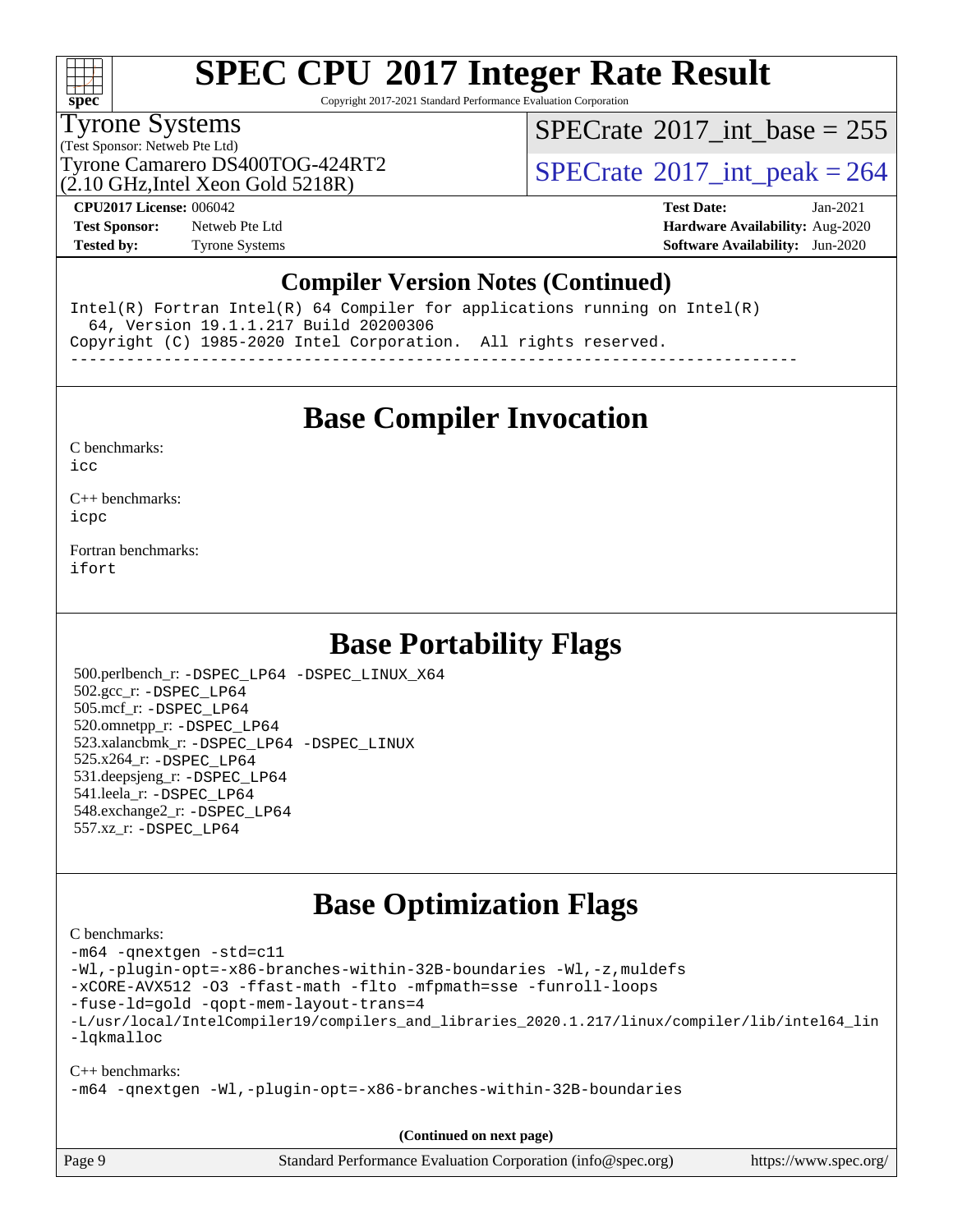

Copyright 2017-2021 Standard Performance Evaluation Corporation

### Tyrone Systems

(Test Sponsor: Netweb Pte Ltd)

(2.10 GHz,Intel Xeon Gold 5218R)

 $SPECTate$ <sup>®</sup>[2017\\_int\\_base =](http://www.spec.org/auto/cpu2017/Docs/result-fields.html#SPECrate2017intbase) 255

Tyrone Camarero DS400TOG-424RT2  $\vert$  [SPECrate](http://www.spec.org/auto/cpu2017/Docs/result-fields.html#SPECrate2017intpeak)  $^{\circ}2017$  int peak = 264

**[Test Sponsor:](http://www.spec.org/auto/cpu2017/Docs/result-fields.html#TestSponsor)** Netweb Pte Ltd **[Hardware Availability:](http://www.spec.org/auto/cpu2017/Docs/result-fields.html#HardwareAvailability)** Aug-2020 **[Tested by:](http://www.spec.org/auto/cpu2017/Docs/result-fields.html#Testedby)** Tyrone Systems **[Software Availability:](http://www.spec.org/auto/cpu2017/Docs/result-fields.html#SoftwareAvailability)** Jun-2020

**[CPU2017 License:](http://www.spec.org/auto/cpu2017/Docs/result-fields.html#CPU2017License)** 006042 **[Test Date:](http://www.spec.org/auto/cpu2017/Docs/result-fields.html#TestDate)** Jan-2021

### **[Base Optimization Flags \(Continued\)](http://www.spec.org/auto/cpu2017/Docs/result-fields.html#BaseOptimizationFlags)**

[C++ benchmarks](http://www.spec.org/auto/cpu2017/Docs/result-fields.html#CXXbenchmarks) (continued):

[-Wl,-z,muldefs](http://www.spec.org/cpu2017/results/res2021q1/cpu2017-20210222-24973.flags.html#user_CXXbase_link_force_multiple1_b4cbdb97b34bdee9ceefcfe54f4c8ea74255f0b02a4b23e853cdb0e18eb4525ac79b5a88067c842dd0ee6996c24547a27a4b99331201badda8798ef8a743f577) [-xCORE-AVX512](http://www.spec.org/cpu2017/results/res2021q1/cpu2017-20210222-24973.flags.html#user_CXXbase_f-xCORE-AVX512) [-O3](http://www.spec.org/cpu2017/results/res2021q1/cpu2017-20210222-24973.flags.html#user_CXXbase_f-O3) [-ffast-math](http://www.spec.org/cpu2017/results/res2021q1/cpu2017-20210222-24973.flags.html#user_CXXbase_f-ffast-math) [-flto](http://www.spec.org/cpu2017/results/res2021q1/cpu2017-20210222-24973.flags.html#user_CXXbase_f-flto) [-mfpmath=sse](http://www.spec.org/cpu2017/results/res2021q1/cpu2017-20210222-24973.flags.html#user_CXXbase_f-mfpmath_70eb8fac26bde974f8ab713bc9086c5621c0b8d2f6c86f38af0bd7062540daf19db5f3a066d8c6684be05d84c9b6322eb3b5be6619d967835195b93d6c02afa1)

[-funroll-loops](http://www.spec.org/cpu2017/results/res2021q1/cpu2017-20210222-24973.flags.html#user_CXXbase_f-funroll-loops) [-fuse-ld=gold](http://www.spec.org/cpu2017/results/res2021q1/cpu2017-20210222-24973.flags.html#user_CXXbase_f-fuse-ld_920b3586e2b8c6e0748b9c84fa9b744736ba725a32cab14ad8f3d4ad28eecb2f59d1144823d2e17006539a88734fe1fc08fc3035f7676166309105a78aaabc32) [-qopt-mem-layout-trans=4](http://www.spec.org/cpu2017/results/res2021q1/cpu2017-20210222-24973.flags.html#user_CXXbase_f-qopt-mem-layout-trans_fa39e755916c150a61361b7846f310bcdf6f04e385ef281cadf3647acec3f0ae266d1a1d22d972a7087a248fd4e6ca390a3634700869573d231a252c784941a8)

[-L/usr/local/IntelCompiler19/compilers\\_and\\_libraries\\_2020.1.217/linux/compiler/lib/intel64\\_lin](http://www.spec.org/cpu2017/results/res2021q1/cpu2017-20210222-24973.flags.html#user_CXXbase_linkpath_2cb6f503891ebf8baee7515f4e7d4ec1217444d1d05903cc0091ac4158de400651d2b2313a9fa414cb8a8f0e16ab029634f5c6db340f400369c190d4db8a54a0) [-lqkmalloc](http://www.spec.org/cpu2017/results/res2021q1/cpu2017-20210222-24973.flags.html#user_CXXbase_qkmalloc_link_lib_79a818439969f771c6bc311cfd333c00fc099dad35c030f5aab9dda831713d2015205805422f83de8875488a2991c0a156aaa600e1f9138f8fc37004abc96dc5)

[Fortran benchmarks:](http://www.spec.org/auto/cpu2017/Docs/result-fields.html#Fortranbenchmarks)

[-m64](http://www.spec.org/cpu2017/results/res2021q1/cpu2017-20210222-24973.flags.html#user_FCbase_m64-icc) [-Wl,-plugin-opt=-x86-branches-within-32B-boundaries](http://www.spec.org/cpu2017/results/res2021q1/cpu2017-20210222-24973.flags.html#user_FCbase_f-x86-branches-within-32B-boundaries_0098b4e4317ae60947b7b728078a624952a08ac37a3c797dfb4ffeb399e0c61a9dd0f2f44ce917e9361fb9076ccb15e7824594512dd315205382d84209e912f3) [-Wl,-z,muldefs](http://www.spec.org/cpu2017/results/res2021q1/cpu2017-20210222-24973.flags.html#user_FCbase_link_force_multiple1_b4cbdb97b34bdee9ceefcfe54f4c8ea74255f0b02a4b23e853cdb0e18eb4525ac79b5a88067c842dd0ee6996c24547a27a4b99331201badda8798ef8a743f577) [-xCORE-AVX512](http://www.spec.org/cpu2017/results/res2021q1/cpu2017-20210222-24973.flags.html#user_FCbase_f-xCORE-AVX512) [-O3](http://www.spec.org/cpu2017/results/res2021q1/cpu2017-20210222-24973.flags.html#user_FCbase_f-O3) [-ipo](http://www.spec.org/cpu2017/results/res2021q1/cpu2017-20210222-24973.flags.html#user_FCbase_f-ipo) [-no-prec-div](http://www.spec.org/cpu2017/results/res2021q1/cpu2017-20210222-24973.flags.html#user_FCbase_f-no-prec-div) [-qopt-mem-layout-trans=4](http://www.spec.org/cpu2017/results/res2021q1/cpu2017-20210222-24973.flags.html#user_FCbase_f-qopt-mem-layout-trans_fa39e755916c150a61361b7846f310bcdf6f04e385ef281cadf3647acec3f0ae266d1a1d22d972a7087a248fd4e6ca390a3634700869573d231a252c784941a8) [-nostandard-realloc-lhs](http://www.spec.org/cpu2017/results/res2021q1/cpu2017-20210222-24973.flags.html#user_FCbase_f_2003_std_realloc_82b4557e90729c0f113870c07e44d33d6f5a304b4f63d4c15d2d0f1fab99f5daaed73bdb9275d9ae411527f28b936061aa8b9c8f2d63842963b95c9dd6426b8a) [-align array32byte](http://www.spec.org/cpu2017/results/res2021q1/cpu2017-20210222-24973.flags.html#user_FCbase_align_array32byte_b982fe038af199962ba9a80c053b8342c548c85b40b8e86eb3cc33dee0d7986a4af373ac2d51c3f7cf710a18d62fdce2948f201cd044323541f22fc0fffc51b6) [-auto](http://www.spec.org/cpu2017/results/res2021q1/cpu2017-20210222-24973.flags.html#user_FCbase_f-auto) [-mbranches-within-32B-boundaries](http://www.spec.org/cpu2017/results/res2021q1/cpu2017-20210222-24973.flags.html#user_FCbase_f-mbranches-within-32B-boundaries) [-L/usr/local/IntelCompiler19/compilers\\_and\\_libraries\\_2020.1.217/linux/compiler/lib/intel64\\_lin](http://www.spec.org/cpu2017/results/res2021q1/cpu2017-20210222-24973.flags.html#user_FCbase_linkpath_2cb6f503891ebf8baee7515f4e7d4ec1217444d1d05903cc0091ac4158de400651d2b2313a9fa414cb8a8f0e16ab029634f5c6db340f400369c190d4db8a54a0)

[-lqkmalloc](http://www.spec.org/cpu2017/results/res2021q1/cpu2017-20210222-24973.flags.html#user_FCbase_qkmalloc_link_lib_79a818439969f771c6bc311cfd333c00fc099dad35c030f5aab9dda831713d2015205805422f83de8875488a2991c0a156aaa600e1f9138f8fc37004abc96dc5)

### **[Peak Compiler Invocation](http://www.spec.org/auto/cpu2017/Docs/result-fields.html#PeakCompilerInvocation)**

[C benchmarks](http://www.spec.org/auto/cpu2017/Docs/result-fields.html#Cbenchmarks): [icc](http://www.spec.org/cpu2017/results/res2021q1/cpu2017-20210222-24973.flags.html#user_CCpeak_intel_icc_66fc1ee009f7361af1fbd72ca7dcefbb700085f36577c54f309893dd4ec40d12360134090235512931783d35fd58c0460139e722d5067c5574d8eaf2b3e37e92)

[C++ benchmarks:](http://www.spec.org/auto/cpu2017/Docs/result-fields.html#CXXbenchmarks)

[icpc](http://www.spec.org/cpu2017/results/res2021q1/cpu2017-20210222-24973.flags.html#user_CXXpeak_intel_icpc_c510b6838c7f56d33e37e94d029a35b4a7bccf4766a728ee175e80a419847e808290a9b78be685c44ab727ea267ec2f070ec5dc83b407c0218cded6866a35d07)

[Fortran benchmarks](http://www.spec.org/auto/cpu2017/Docs/result-fields.html#Fortranbenchmarks): [ifort](http://www.spec.org/cpu2017/results/res2021q1/cpu2017-20210222-24973.flags.html#user_FCpeak_intel_ifort_8111460550e3ca792625aed983ce982f94888b8b503583aa7ba2b8303487b4d8a21a13e7191a45c5fd58ff318f48f9492884d4413fa793fd88dd292cad7027ca)

### **[Peak Portability Flags](http://www.spec.org/auto/cpu2017/Docs/result-fields.html#PeakPortabilityFlags)**

 500.perlbench\_r: [-DSPEC\\_LP64](http://www.spec.org/cpu2017/results/res2021q1/cpu2017-20210222-24973.flags.html#b500.perlbench_r_peakPORTABILITY_DSPEC_LP64) [-DSPEC\\_LINUX\\_X64](http://www.spec.org/cpu2017/results/res2021q1/cpu2017-20210222-24973.flags.html#b500.perlbench_r_peakCPORTABILITY_DSPEC_LINUX_X64) 502.gcc\_r: [-D\\_FILE\\_OFFSET\\_BITS=64](http://www.spec.org/cpu2017/results/res2021q1/cpu2017-20210222-24973.flags.html#user_peakPORTABILITY502_gcc_r_file_offset_bits_64_5ae949a99b284ddf4e95728d47cb0843d81b2eb0e18bdfe74bbf0f61d0b064f4bda2f10ea5eb90e1dcab0e84dbc592acfc5018bc955c18609f94ddb8d550002c) 505.mcf\_r: [-DSPEC\\_LP64](http://www.spec.org/cpu2017/results/res2021q1/cpu2017-20210222-24973.flags.html#suite_peakPORTABILITY505_mcf_r_DSPEC_LP64) 520.omnetpp\_r: [-DSPEC\\_LP64](http://www.spec.org/cpu2017/results/res2021q1/cpu2017-20210222-24973.flags.html#suite_peakPORTABILITY520_omnetpp_r_DSPEC_LP64) 523.xalancbmk\_r: [-DSPEC\\_LP64](http://www.spec.org/cpu2017/results/res2021q1/cpu2017-20210222-24973.flags.html#suite_peakPORTABILITY523_xalancbmk_r_DSPEC_LP64) [-DSPEC\\_LINUX](http://www.spec.org/cpu2017/results/res2021q1/cpu2017-20210222-24973.flags.html#b523.xalancbmk_r_peakCXXPORTABILITY_DSPEC_LINUX) 525.x264\_r: [-DSPEC\\_LP64](http://www.spec.org/cpu2017/results/res2021q1/cpu2017-20210222-24973.flags.html#suite_peakPORTABILITY525_x264_r_DSPEC_LP64) 531.deepsjeng\_r: [-DSPEC\\_LP64](http://www.spec.org/cpu2017/results/res2021q1/cpu2017-20210222-24973.flags.html#suite_peakPORTABILITY531_deepsjeng_r_DSPEC_LP64) 541.leela\_r: [-DSPEC\\_LP64](http://www.spec.org/cpu2017/results/res2021q1/cpu2017-20210222-24973.flags.html#suite_peakPORTABILITY541_leela_r_DSPEC_LP64) 548.exchange2\_r: [-DSPEC\\_LP64](http://www.spec.org/cpu2017/results/res2021q1/cpu2017-20210222-24973.flags.html#suite_peakPORTABILITY548_exchange2_r_DSPEC_LP64) 557.xz\_r: [-DSPEC\\_LP64](http://www.spec.org/cpu2017/results/res2021q1/cpu2017-20210222-24973.flags.html#suite_peakPORTABILITY557_xz_r_DSPEC_LP64)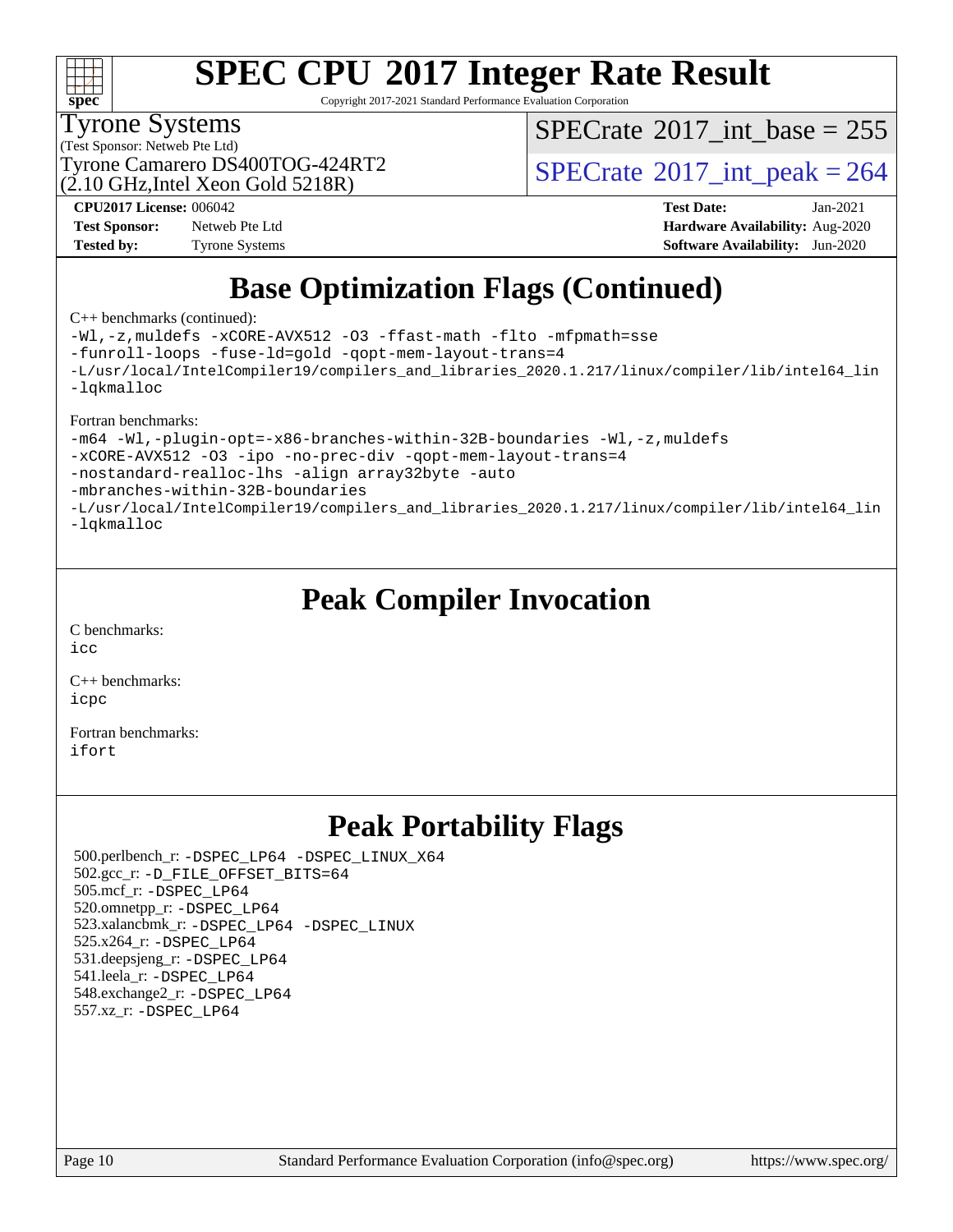| S<br>ne<br>Ľ |  |  |  |  |
|--------------|--|--|--|--|

Copyright 2017-2021 Standard Performance Evaluation Corporation

### Tyrone Systems

(Test Sponsor: Netweb Pte Ltd)  $(2.10 \text{ GHz}$ , Intel Xeon Gold 5218R)  $SPECTate$ <sup>®</sup>[2017\\_int\\_base =](http://www.spec.org/auto/cpu2017/Docs/result-fields.html#SPECrate2017intbase) 255

Tyrone Camarero DS400TOG-424RT2  $\vert$  [SPECrate](http://www.spec.org/auto/cpu2017/Docs/result-fields.html#SPECrate2017intpeak)  $^{\circ}2017$  int peak = 264

**[Test Sponsor:](http://www.spec.org/auto/cpu2017/Docs/result-fields.html#TestSponsor)** Netweb Pte Ltd **[Hardware Availability:](http://www.spec.org/auto/cpu2017/Docs/result-fields.html#HardwareAvailability)** Aug-2020 **[Tested by:](http://www.spec.org/auto/cpu2017/Docs/result-fields.html#Testedby)** Tyrone Systems **[Software Availability:](http://www.spec.org/auto/cpu2017/Docs/result-fields.html#SoftwareAvailability)** Jun-2020

**[CPU2017 License:](http://www.spec.org/auto/cpu2017/Docs/result-fields.html#CPU2017License)** 006042 **[Test Date:](http://www.spec.org/auto/cpu2017/Docs/result-fields.html#TestDate)** Jan-2021

### **[Peak Optimization Flags](http://www.spec.org/auto/cpu2017/Docs/result-fields.html#PeakOptimizationFlags)**

[C benchmarks](http://www.spec.org/auto/cpu2017/Docs/result-fields.html#Cbenchmarks):

Page 11 Standard Performance Evaluation Corporation [\(info@spec.org\)](mailto:info@spec.org) <https://www.spec.org/> 500.perlbench\_r: [-Wl,-z,muldefs](http://www.spec.org/cpu2017/results/res2021q1/cpu2017-20210222-24973.flags.html#user_peakEXTRA_LDFLAGS500_perlbench_r_link_force_multiple1_b4cbdb97b34bdee9ceefcfe54f4c8ea74255f0b02a4b23e853cdb0e18eb4525ac79b5a88067c842dd0ee6996c24547a27a4b99331201badda8798ef8a743f577) [-prof-gen](http://www.spec.org/cpu2017/results/res2021q1/cpu2017-20210222-24973.flags.html#user_peakPASS1_CFLAGSPASS1_LDFLAGS500_perlbench_r_prof_gen_5aa4926d6013ddb2a31985c654b3eb18169fc0c6952a63635c234f711e6e63dd76e94ad52365559451ec499a2cdb89e4dc58ba4c67ef54ca681ffbe1461d6b36)(pass 1) [-prof-use](http://www.spec.org/cpu2017/results/res2021q1/cpu2017-20210222-24973.flags.html#user_peakPASS2_CFLAGSPASS2_LDFLAGS500_perlbench_r_prof_use_1a21ceae95f36a2b53c25747139a6c16ca95bd9def2a207b4f0849963b97e94f5260e30a0c64f4bb623698870e679ca08317ef8150905d41bd88c6f78df73f19)(pass 2) [-xCORE-AVX512](http://www.spec.org/cpu2017/results/res2021q1/cpu2017-20210222-24973.flags.html#user_peakCOPTIMIZE500_perlbench_r_f-xCORE-AVX512) [-ipo](http://www.spec.org/cpu2017/results/res2021q1/cpu2017-20210222-24973.flags.html#user_peakCOPTIMIZE500_perlbench_r_f-ipo) [-O3](http://www.spec.org/cpu2017/results/res2021q1/cpu2017-20210222-24973.flags.html#user_peakCOPTIMIZE500_perlbench_r_f-O3) [-no-prec-div](http://www.spec.org/cpu2017/results/res2021q1/cpu2017-20210222-24973.flags.html#user_peakCOPTIMIZE500_perlbench_r_f-no-prec-div) [-qopt-mem-layout-trans=4](http://www.spec.org/cpu2017/results/res2021q1/cpu2017-20210222-24973.flags.html#user_peakCOPTIMIZE500_perlbench_r_f-qopt-mem-layout-trans_fa39e755916c150a61361b7846f310bcdf6f04e385ef281cadf3647acec3f0ae266d1a1d22d972a7087a248fd4e6ca390a3634700869573d231a252c784941a8) [-fno-strict-overflow](http://www.spec.org/cpu2017/results/res2021q1/cpu2017-20210222-24973.flags.html#user_peakEXTRA_OPTIMIZE500_perlbench_r_f-fno-strict-overflow) [-mbranches-within-32B-boundaries](http://www.spec.org/cpu2017/results/res2021q1/cpu2017-20210222-24973.flags.html#user_peakEXTRA_COPTIMIZE500_perlbench_r_f-mbranches-within-32B-boundaries) [-L/usr/local/IntelCompiler19/compilers\\_and\\_libraries\\_2020.1.217/linux/compiler/lib/intel64\\_lin](http://www.spec.org/cpu2017/results/res2021q1/cpu2017-20210222-24973.flags.html#user_peakEXTRA_LIBS500_perlbench_r_linkpath_2cb6f503891ebf8baee7515f4e7d4ec1217444d1d05903cc0091ac4158de400651d2b2313a9fa414cb8a8f0e16ab029634f5c6db340f400369c190d4db8a54a0) [-lqkmalloc](http://www.spec.org/cpu2017/results/res2021q1/cpu2017-20210222-24973.flags.html#user_peakEXTRA_LIBS500_perlbench_r_qkmalloc_link_lib_79a818439969f771c6bc311cfd333c00fc099dad35c030f5aab9dda831713d2015205805422f83de8875488a2991c0a156aaa600e1f9138f8fc37004abc96dc5) 502.gcc\_r: [-m32](http://www.spec.org/cpu2017/results/res2021q1/cpu2017-20210222-24973.flags.html#user_peakCCLD502_gcc_r_m32-icc) [-L/usr/local/IntelCompiler19/compilers\\_and\\_libraries\\_2020.1.217/linux/compiler/lib/ia32\\_lin](http://www.spec.org/cpu2017/results/res2021q1/cpu2017-20210222-24973.flags.html#user_peakCCLD502_gcc_r_linkpath_1b648dc083a6610e413f4e3f7afc604a24d17378f17ccd408506518e6231e99b67b6c9581aaca83ea9e1c966468a85aa236df4f978ab24cc5d9fdddb5cd5dbbb) [-std=gnu89](http://www.spec.org/cpu2017/results/res2021q1/cpu2017-20210222-24973.flags.html#user_peakCCLD502_gcc_r_f-std_f3cc2e520142451d42b8d64ee452c6877603de867a66777769b4e3f9b376c2a8742d66df6a4ffb5b483abd54df63aab35a2f4fe1181eb389a18cdcc50fd950e3) [-Wl,-plugin-opt=-x86-branches-within-32B-boundaries](http://www.spec.org/cpu2017/results/res2021q1/cpu2017-20210222-24973.flags.html#user_peakLDFLAGS502_gcc_r_f-x86-branches-within-32B-boundaries_0098b4e4317ae60947b7b728078a624952a08ac37a3c797dfb4ffeb399e0c61a9dd0f2f44ce917e9361fb9076ccb15e7824594512dd315205382d84209e912f3) [-Wl,-z,muldefs](http://www.spec.org/cpu2017/results/res2021q1/cpu2017-20210222-24973.flags.html#user_peakEXTRA_LDFLAGS502_gcc_r_link_force_multiple1_b4cbdb97b34bdee9ceefcfe54f4c8ea74255f0b02a4b23e853cdb0e18eb4525ac79b5a88067c842dd0ee6996c24547a27a4b99331201badda8798ef8a743f577) [-fprofile-generate](http://www.spec.org/cpu2017/results/res2021q1/cpu2017-20210222-24973.flags.html#user_peakPASS1_CFLAGSPASS1_LDFLAGS502_gcc_r_fprofile-generate)(pass 1) [-fprofile-use=default.profdata](http://www.spec.org/cpu2017/results/res2021q1/cpu2017-20210222-24973.flags.html#user_peakPASS2_CFLAGSPASS2_LDFLAGS502_gcc_r_fprofile-use_56aeee182b92ec249f9670f17c9b8e7d83fe2d25538e35a2cf64c434b579a2235a8b8fc66ef5678d24461366bbab9d486c870d8a72905233fc08e43eefe3cd80)(pass 2) [-xCORE-AVX512](http://www.spec.org/cpu2017/results/res2021q1/cpu2017-20210222-24973.flags.html#user_peakCOPTIMIZEPASS1_CFLAGSPASS1_LDFLAGS502_gcc_r_f-xCORE-AVX512) [-flto](http://www.spec.org/cpu2017/results/res2021q1/cpu2017-20210222-24973.flags.html#user_peakCOPTIMIZEPASS1_CFLAGSPASS1_LDFLAGS502_gcc_r_f-flto) [-Ofast](http://www.spec.org/cpu2017/results/res2021q1/cpu2017-20210222-24973.flags.html#user_peakPASS1_CFLAGSPASS1_LDFLAGS502_gcc_r_f-Ofast)(pass 1) [-O3](http://www.spec.org/cpu2017/results/res2021q1/cpu2017-20210222-24973.flags.html#user_peakCOPTIMIZE502_gcc_r_f-O3) [-ffast-math](http://www.spec.org/cpu2017/results/res2021q1/cpu2017-20210222-24973.flags.html#user_peakCOPTIMIZE502_gcc_r_f-ffast-math) [-qnextgen](http://www.spec.org/cpu2017/results/res2021q1/cpu2017-20210222-24973.flags.html#user_peakCOPTIMIZE502_gcc_r_f-qnextgen) [-fuse-ld=gold](http://www.spec.org/cpu2017/results/res2021q1/cpu2017-20210222-24973.flags.html#user_peakCOPTIMIZE502_gcc_r_f-fuse-ld_920b3586e2b8c6e0748b9c84fa9b744736ba725a32cab14ad8f3d4ad28eecb2f59d1144823d2e17006539a88734fe1fc08fc3035f7676166309105a78aaabc32) [-qopt-mem-layout-trans=4](http://www.spec.org/cpu2017/results/res2021q1/cpu2017-20210222-24973.flags.html#user_peakCOPTIMIZE502_gcc_r_f-qopt-mem-layout-trans_fa39e755916c150a61361b7846f310bcdf6f04e385ef281cadf3647acec3f0ae266d1a1d22d972a7087a248fd4e6ca390a3634700869573d231a252c784941a8) [-L/usr/local/je5.0.1-32/lib](http://www.spec.org/cpu2017/results/res2021q1/cpu2017-20210222-24973.flags.html#user_peakEXTRA_LIBS502_gcc_r_jemalloc_link_path32_e29f22e8e6c17053bbc6a0971f5a9c01a601a06bb1a59df2084b77a2fe0a2995b64fd4256feaeea39eeba3aae142e96e2b2b0a28974019c0c0c88139a84f900a) [-ljemalloc](http://www.spec.org/cpu2017/results/res2021q1/cpu2017-20210222-24973.flags.html#user_peakEXTRA_LIBS502_gcc_r_jemalloc_link_lib_d1249b907c500fa1c0672f44f562e3d0f79738ae9e3c4a9c376d49f265a04b9c99b167ecedbf6711b3085be911c67ff61f150a17b3472be731631ba4d0471706) 505.mcf\_r: basepeak = yes 525.x264\_r: [-m64](http://www.spec.org/cpu2017/results/res2021q1/cpu2017-20210222-24973.flags.html#user_peakCCLD525_x264_r_m64-icc) [-qnextgen](http://www.spec.org/cpu2017/results/res2021q1/cpu2017-20210222-24973.flags.html#user_peakCCCOPTIMIZELD525_x264_r_f-qnextgen) [-std=c11](http://www.spec.org/cpu2017/results/res2021q1/cpu2017-20210222-24973.flags.html#user_peakCCLD525_x264_r_std-icc-std_0e1c27790398a4642dfca32ffe6c27b5796f9c2d2676156f2e42c9c44eaad0c049b1cdb667a270c34d979996257aeb8fc440bfb01818dbc9357bd9d174cb8524) [-Wl,-plugin-opt=-x86-branches-within-32B-boundaries](http://www.spec.org/cpu2017/results/res2021q1/cpu2017-20210222-24973.flags.html#user_peakLDFLAGS525_x264_r_f-x86-branches-within-32B-boundaries_0098b4e4317ae60947b7b728078a624952a08ac37a3c797dfb4ffeb399e0c61a9dd0f2f44ce917e9361fb9076ccb15e7824594512dd315205382d84209e912f3) [-Wl,-z,muldefs](http://www.spec.org/cpu2017/results/res2021q1/cpu2017-20210222-24973.flags.html#user_peakEXTRA_LDFLAGS525_x264_r_link_force_multiple1_b4cbdb97b34bdee9ceefcfe54f4c8ea74255f0b02a4b23e853cdb0e18eb4525ac79b5a88067c842dd0ee6996c24547a27a4b99331201badda8798ef8a743f577) [-xCORE-AVX512](http://www.spec.org/cpu2017/results/res2021q1/cpu2017-20210222-24973.flags.html#user_peakCOPTIMIZE525_x264_r_f-xCORE-AVX512) [-flto](http://www.spec.org/cpu2017/results/res2021q1/cpu2017-20210222-24973.flags.html#user_peakCOPTIMIZE525_x264_r_f-flto) [-O3](http://www.spec.org/cpu2017/results/res2021q1/cpu2017-20210222-24973.flags.html#user_peakCOPTIMIZE525_x264_r_f-O3) [-ffast-math](http://www.spec.org/cpu2017/results/res2021q1/cpu2017-20210222-24973.flags.html#user_peakCOPTIMIZE525_x264_r_f-ffast-math) [-fuse-ld=gold](http://www.spec.org/cpu2017/results/res2021q1/cpu2017-20210222-24973.flags.html#user_peakCOPTIMIZE525_x264_r_f-fuse-ld_920b3586e2b8c6e0748b9c84fa9b744736ba725a32cab14ad8f3d4ad28eecb2f59d1144823d2e17006539a88734fe1fc08fc3035f7676166309105a78aaabc32) [-qopt-mem-layout-trans=4](http://www.spec.org/cpu2017/results/res2021q1/cpu2017-20210222-24973.flags.html#user_peakCOPTIMIZE525_x264_r_f-qopt-mem-layout-trans_fa39e755916c150a61361b7846f310bcdf6f04e385ef281cadf3647acec3f0ae266d1a1d22d972a7087a248fd4e6ca390a3634700869573d231a252c784941a8) [-fno-alias](http://www.spec.org/cpu2017/results/res2021q1/cpu2017-20210222-24973.flags.html#user_peakEXTRA_OPTIMIZE525_x264_r_f-no-alias_77dbac10d91cbfe898fbf4a29d1b29b694089caa623bdd1baccc9957d4edbe8d106c0b357e2748a65b44fc9e83d78098bb898077f3fe92f9faf24f7bd4a07ed7) [-L/usr/local/IntelCompiler19/compilers\\_and\\_libraries\\_2020.1.217/linux/compiler/lib/intel64\\_lin](http://www.spec.org/cpu2017/results/res2021q1/cpu2017-20210222-24973.flags.html#user_peakEXTRA_LIBS525_x264_r_linkpath_2cb6f503891ebf8baee7515f4e7d4ec1217444d1d05903cc0091ac4158de400651d2b2313a9fa414cb8a8f0e16ab029634f5c6db340f400369c190d4db8a54a0) [-lqkmalloc](http://www.spec.org/cpu2017/results/res2021q1/cpu2017-20210222-24973.flags.html#user_peakEXTRA_LIBS525_x264_r_qkmalloc_link_lib_79a818439969f771c6bc311cfd333c00fc099dad35c030f5aab9dda831713d2015205805422f83de8875488a2991c0a156aaa600e1f9138f8fc37004abc96dc5) 557.xz\_r: [-Wl,-z,muldefs](http://www.spec.org/cpu2017/results/res2021q1/cpu2017-20210222-24973.flags.html#user_peakEXTRA_LDFLAGS557_xz_r_link_force_multiple1_b4cbdb97b34bdee9ceefcfe54f4c8ea74255f0b02a4b23e853cdb0e18eb4525ac79b5a88067c842dd0ee6996c24547a27a4b99331201badda8798ef8a743f577) [-xCORE-AVX512](http://www.spec.org/cpu2017/results/res2021q1/cpu2017-20210222-24973.flags.html#user_peakCOPTIMIZE557_xz_r_f-xCORE-AVX512) [-ipo](http://www.spec.org/cpu2017/results/res2021q1/cpu2017-20210222-24973.flags.html#user_peakCOPTIMIZE557_xz_r_f-ipo) [-O3](http://www.spec.org/cpu2017/results/res2021q1/cpu2017-20210222-24973.flags.html#user_peakCOPTIMIZE557_xz_r_f-O3) [-no-prec-div](http://www.spec.org/cpu2017/results/res2021q1/cpu2017-20210222-24973.flags.html#user_peakCOPTIMIZE557_xz_r_f-no-prec-div) [-qopt-mem-layout-trans=4](http://www.spec.org/cpu2017/results/res2021q1/cpu2017-20210222-24973.flags.html#user_peakCOPTIMIZE557_xz_r_f-qopt-mem-layout-trans_fa39e755916c150a61361b7846f310bcdf6f04e385ef281cadf3647acec3f0ae266d1a1d22d972a7087a248fd4e6ca390a3634700869573d231a252c784941a8) [-mbranches-within-32B-boundaries](http://www.spec.org/cpu2017/results/res2021q1/cpu2017-20210222-24973.flags.html#user_peakEXTRA_COPTIMIZE557_xz_r_f-mbranches-within-32B-boundaries) [-L/usr/local/IntelCompiler19/compilers\\_and\\_libraries\\_2020.1.217/linux/compiler/lib/intel64\\_lin](http://www.spec.org/cpu2017/results/res2021q1/cpu2017-20210222-24973.flags.html#user_peakEXTRA_LIBS557_xz_r_linkpath_2cb6f503891ebf8baee7515f4e7d4ec1217444d1d05903cc0091ac4158de400651d2b2313a9fa414cb8a8f0e16ab029634f5c6db340f400369c190d4db8a54a0) [-lqkmalloc](http://www.spec.org/cpu2017/results/res2021q1/cpu2017-20210222-24973.flags.html#user_peakEXTRA_LIBS557_xz_r_qkmalloc_link_lib_79a818439969f771c6bc311cfd333c00fc099dad35c030f5aab9dda831713d2015205805422f83de8875488a2991c0a156aaa600e1f9138f8fc37004abc96dc5) [C++ benchmarks](http://www.spec.org/auto/cpu2017/Docs/result-fields.html#CXXbenchmarks):  $520.$ omnetpp\_r: basepeak = yes  $523.xalanchmk$  r: basepeak = yes 531.deepsjeng\_r: basepeak = yes  $541$ .leela\_r: basepeak = yes [Fortran benchmarks:](http://www.spec.org/auto/cpu2017/Docs/result-fields.html#Fortranbenchmarks) **(Continued on next page)**